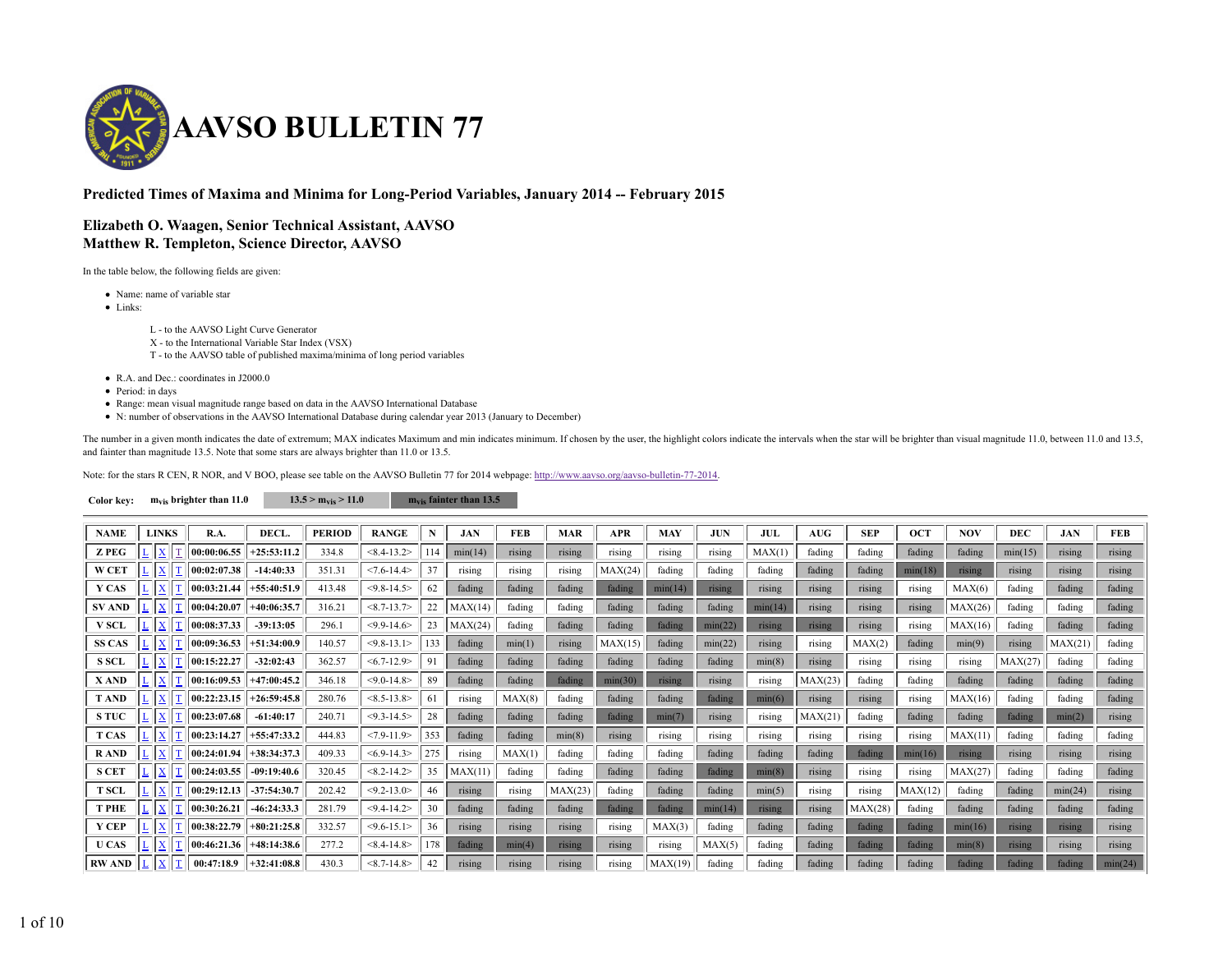| <b>X SCL</b>   |                                                                | $L$ $\ $ $\leq$ $\ $ $\ $ $\ $ $\ $ 00:49:29.51 | $-34:54:46$   | 261.63        | $(10.6-(14.2)$   | 25              | fading     | fading     | min(26)    | rising     | rising     | rising                           | rising     | MAX(6)     | fading     | fading     | fading     | min(12)    | rising        | rising     |
|----------------|----------------------------------------------------------------|-------------------------------------------------|---------------|---------------|------------------|-----------------|------------|------------|------------|------------|------------|----------------------------------|------------|------------|------------|------------|------------|------------|---------------|------------|
| V AND          | L  X <br>$\mathbf T$                                           | 00:50:06.28                                     | $+35:39:10.1$ | 257.73        | $< 9.5 - 14.4$   | 52              | rising     | MAX(18)    | fading     | fading     | fading     | fading                           | min(18)    | rising     | rising     | rising     | MAX(3)     | fading     | fading        | fading     |
| <b>NAME</b>    | <b>LINKS</b>                                                   | R.A.                                            | DECL.         | <b>PERIOD</b> | <b>RANGE</b>     | $\mathbf N$     | <b>JAN</b> | <b>FEB</b> | <b>MAR</b> | <b>APR</b> | <b>MAY</b> | <b>JUN</b>                       | <b>JUL</b> | <b>AUG</b> | <b>SEP</b> | <b>OCT</b> | <b>NOV</b> | <b>DEC</b> | <b>JAN</b>    | <b>FEB</b> |
| <b>RR AND</b>  | $\mathbf{X}$<br>$\mathbf T$                                    | 00:51:23.32                                     | $+34:22:36.8$ | 328.15        | $< 9.1 - 15.1 >$ | 62              | rising     | rising     | rising     | rising     | rising     | MAX(28)                          | fading     | fading     | fading     | fading     | min(21)    | rising     | <b>rising</b> | rising     |
| <b>RV CAS</b>  | $\sqrt{ \mathbf{X} }$<br>$\mathbf T$                           | 00:52:42.78                                     | $+47:24:56.4$ | 331.68        | $<$ 9.4-15.2>    | 90              | fading     | fading     | fading     | fading     | fading     | min(20)                          | rising     | rising     | rising     | MAX(20)    | fading     | fading     | fading        | fading     |
| W CAS          | $\mathbf{X}$<br>$\underline{\mathbf{T}}$                       | 00:54:53.85                                     | $+58:33:49.2$ | 405.57        | $< 8.8 - 11.8$   | 313             | rising     | rising     | rising     | MAX(24)    | fading     | fading                           | fading     | fading     | fading     | fading     | fading     | min(12)    | rising        | rising     |
| <b>UTUC</b>    | $\mathbf{X}$<br>$\mathbf T$                                    | 00:57:13.14                                     | $-75:00:00.3$ | 264.8         | $<8.6 - 14.1>$   | 82              | fading     | fading     | fading     | min(19)    | rising     | rising                           | rising     | MAX(21)    | fading     | fading     | fading     | fading     | min(9)        | rising     |
| <b>Z CET</b>   | $\mathbf{X}$<br>$\mathbf T$                                    | 01:06:45.11                                     | $-01:28:53.1$ | 184.81        | $<8.9 - 13.5>$   | 58              | fading     | fading     | min(13)    | rising     | rising     | MAX(2)                           | fading     | fading     | min(14)    | rising     | rising     | MAX(4)     | fading        | fading     |
| <b>USCL</b>    | $L$ $X$ $T$                                                    | 01:11:36.37                                     | $-30:06:28.5$ | 333.73        | $<$ 9.8-15.1>    | 25              | fading     | min(2)     | rising     | rising     | rising     | MAX(12)                          | fading     | fading     | fading     | fading     | fading     | fading     | min(1)        | rising     |
| <b>U AND</b>   | $ \mathbf{x} $<br>$\mathbf T$                                  | 01:15:29.7                                      | $+40:43:08.4$ | 346.55        | $<$ 9.9-14.3>    | 46              | min(2)     | rising     | rising     | rising     | MAX(30)    | fading                           | fading     | fading     | fading     | fading     | fading     | min(15)    | rising        | rising     |
| UZ AND         | $\mathbf{x}$<br>T                                              | 01:16:11.16                                     | $+41:44:58.3$ | 314.3         | $<10.1 - 14.9$   | 50              | fading     | fading     | min(3)     | rising     | rising     | rising                           | MAX(10)    | fading     | fading     | fading     | fading     | fading     | min(12)       | rising     |
| <b>SPSC</b>    | $\mathbf{x}$<br>$\mathbf T$                                    | 01:17:34.54                                     | $+08:55:52.6$ | 404.62        | $<$ 9.6-15.0>    | 57              | fading     | fading     | fading     | fading     | fading     | min(27)                          | rising     | rising     | rising     | rising     | rising     | MAX(13)    | fading        | fading     |
| <b>S CAS</b>   | $\mathbf{X}$<br>$\mathbf T$                                    | 01:19:41.97                                     | $+72:36:40.7$ | 612.43        | $< 9.7 - 14.8$   | 70              | rising     | MAX(27)    | fading     | fading     | fading     | fading                           | fading     | fading     | fading     | fading     | fading     | fading     | fading        | min(21)    |
| <b>U PSC</b>   | $\underline{\mathbf{X}}$<br>T                                  | 01:22:58.48                                     | $+12:52:03.9$ | 173.1         | $<11.0 - 14.4>$  | 28              | min(25)    | rising     | rising     | MAX(17)    | fading     | fading                           | min(17)    | rising     | rising     | MAX(7)     | fading     | fading     | min(6)        | rising     |
| <b>RZ PER</b>  | $\mathbf{X}$<br>$\mathbf T$                                    | 01:29:42.17                                     | $+50:51:24$   | 355.25        | $<$ 9.4-13.7>    | $7\phantom{.0}$ | rising     | rising     | rising     | rising     | MAX(20)    | fading                           | fading     | fading     | fading     | fading     | min(22)    | rising     | rising        | rising     |
| <b>R</b> PSC   | $\boxed{\underline{x}}$ $\boxed{\underline{\underline{\tau}}}$ | 01:30:38.32                                     | $+02:52:53.7$ | 344.5         | $<8.2 - 14.3>$   | 83              | fading     | fading     | fading     | fading     | fading     | min(9)                           | rising     | rising     | rising     | rising     | MAX(7)     | fading     | fading        | fading     |
| Y AND          | $\mathbf{X}$<br>$\mathbf T$                                    | 01:39:36.9                                      | $+39:20:34.6$ | 220.53        | $<$ 9.2-14.2>    | 55              | fading     | fading     | min(2)     | rising     | rising     | MAX(10)                          | fading     | fading     | fading     | min(8)     | rising     | rising     | MAX(16)       | fading     |
| X CAS          | $\mathbf{X}$                                                   | 01:56:38.09                                     | $+59:15:33.6$ | 422.84        | $<10.1 - 12.5$   | 69              | fading     | fading     | fading     | fading     | min(26)    | rising                           | rising     | rising     | rising     | rising     | rising     | rising     | MAX(17)       | fading     |
| <b>U PER</b>   | $\underline{\mathbf{X}}$<br>$\mathbf I$                        | 01:59:35.1                                      | $+54:49:19.9$ | 320.26        | $< 8.1 - 11.3$   | 180             | fading     | fading     | min(1)     | rising     | rising     | rising                           | MAX(3)     | fading     | fading     | fading     | fading     | fading     | min(16)       | rising     |
| <b>S ARI</b>   | $\mathbf{X}$<br>$\mathbf T$                                    | 02:04:37.66                                     | $+12:31:37.4$ | 292.15        | $<10.9 - 15.2>$  | 48              | fading     | fading     | fading     | fading     | min(20)    | rising                           | rising     | rising     | MAX(17)    | fading     | fading     | fading     | fading        | fading     |
| <b>RARI</b>    | $\mathbf{X}$<br>$\mathbf T$                                    | 02:16:07.1                                      | $+25:03:23.6$ | 186.78        | $<8.2 - 13.2>$   | 204             | fading     | fading     | min(9)     | rising     | rising     | MAX(6)                           | fading     | fading     | min(12)    | rising     | rising     | MAX(10)    | fading        | fading     |
| <b>WAND</b>    | $ \mathbf{X} $<br>$\mathbf T$                                  | 02:17:32.95                                     | $+44:18:17.7$ | 395.93        | $<7.4 - 13.7$    | 184             | fading     | fading     | fading     | fading     | fading     | fading                           | min(1)     | rising     | rising     | rising     | rising     | MAX(8)     | fading        | fading     |
|                |                                                                |                                                 |               |               |                  |                 |            |            |            |            |            |                                  |            |            |            |            |            |            |               |            |
| <b>OMI CET</b> | $L$ $X$ $T$                                                    | 02:19:20.78                                     | $-02:58:39.5$ | 331.96        | $<$ 3.4-9.3>     | 576             | fading     | min(11)    | rising     | rising     | rising     | MAX(6)                           | fading     | fading     | fading     | fading     | fading     | fading     | min(9)        | rising     |
| <b>NAME</b>    | <b>LINKS</b>                                                   | R.A.                                            | DECL.         | <b>PERIOD</b> | <b>RANGE</b>     | ${\bf N}$       | <b>JAN</b> | <b>FEB</b> | <b>MAR</b> | <b>APR</b> | <b>MAY</b> | $\mathbf{J}\mathbf{U}\mathbf{N}$ | JUL        | <b>AUG</b> | <b>SEP</b> | <b>OCT</b> | <b>NOV</b> | <b>DEC</b> | <b>JAN</b>    | <b>FEB</b> |
| <b>RCET</b>    | $\vert x \vert$                                                | 02:26:02.31                                     | $-00:10:41.8$ | 166.24        | $< 8.1 - 13.0$   | 74              | min(16)    | rising     | MAX(28)    | fading     | fading     | fading                           | min(1)     | rising     | MAX(10)    | fading     | fading     | min(15)    | rising        | MAX(24)    |
| Z CEP          | $\overline{\mathbf{L}}$ $\overline{\mathbf{X}}$<br>$\mathbf I$ | 02:26:17.39                                     | $+81:40:41.9$ | 279.16        | $<10.8 - 15.4$   | 51              | fading     | fading     | fading     | fading     | fading     | min(2)                           | rising     | rising     | rising     | MAX(1)     | fading     | fading     | fading        | fading     |
| <b>RR PER</b>  | $ \mathbf{x} $<br>$\mathbf T$                                  | 02:28:29.42                                     | $+51:16:17.1$ | 389.62        | $<$ 9.2-14.4>    | 66              | rising     | MAX(4)     | fading     | fading     | fading     | fading                           | fading     | fading     | min(26)    | rising     | rising     | rising     | rising        | rising     |
| <b>R</b> FOR   | $ \mathbf{X} $<br>$\mathbf T$                                  | 02:29:15.31                                     | $-26:05:55.7$ | 388.73        | $<8.9-12.2>$     | 79              | rising     | MAX(11)    | fading     | fading     | fading     | fading                           | fading     | min(23)    | rising     | rising     | rising     | rising     | rising        | rising     |
| <b>U CET</b>   | $\mathbf{X}$<br>T                                              | 02:33:43.66                                     | $-13:08:54.3$ | 234.76        | $< 7.5 - 12.6$   | 61              | rising     | MAX(10)    | fading     | fading     | fading     | min(20)                          | rising     | rising     | rising     | MAX(3)     | fading     | fading     | fading        | min(10)    |
| <b>RTRI</b>    | $ \mathbf{x} $<br>$\mathbf T$                                  | 02:37:02.33                                     | $+34:15:51.4$ | 266.9         | $< 6.2 - 11.7$   | 374             | MAX(2)     | fading     | fading     | fading     | min(30)    | rising                           | rising     | rising     | MAX(26)    | fading     | fading     | fading     | fading        | min(21)    |
| <b>RR CEP</b>  | $\mathbf{X}$ $\mathbf{T}$                                      | 02:43:15.47                                     | $+81:08:09.5$ | 384.18        | $<10.2 - 14.7>$  | 32              | fading     | fading     | fading     | fading     | fading     | fading                           | fading     | min(14)    | rising     | rising     | rising     | rising     | MAX(19)       | fading     |
| <b>TARI</b>    | $\mathbf{X}$<br>II                                             | 02:48:19.74                                     | $+17:30:33.8$ | 317           | $<8.3 - 10.9$    | 162             | rising     | rising     | MAX(2)     | fading     | fading     | fading                           | fading     | min(12)    | rising     | rising     | rising     | rising     | MAX(13)       | fading     |
| <b>RHOR</b>    | $\mathbf{X}$<br>$\mathbf T$                                    | 02:53:52.76                                     | -49:53:22.7   | 407.6         | $< 6.0 - 13.0$   | 46              | fading     | min(18)    | rising     | rising     | rising     | rising                           | MAX(14)    | fading     | fading     | fading     | fading     | fading     | fading        | fading     |
| <b>THOR</b>    | $\mathbf{X}$<br>$\mathbf T$                                    | 03:00:52.12                                     | $-50:38:31.8$ | 217.6         | $<8.2 - 13.2$    | 42              | min(1)     | rising     | rising     | MAX(17)    | fading     | fading                           | fading     | min(7)     | rising     | rising     | MAX(20)    | fading     | fading        | fading     |
| <b>U ARI</b>   | $ \mathbf{X} $<br><b>T</b>                                     | 03:11:03.04                                     | $+14:48:00.2$ | 371.13        | $< 8.1 - 14.6$   | 70              | fading     | fading     | fading     | fading     | fading     | fading                           | fading     | min(5)     | rising     | rising     | rising     | rising     | MAX(1)        | fading     |
| X CET          | $\sqrt{ \mathbf{X}}$<br>$\mathbf T$                            | 03:19:26.07                                     | $-01:03:56.1$ | 177.14        | $<8.8 - 12.3$    | 65              | fading     | fading     | min(31)    | rising     | rising     | MAX(23)                          | fading     | fading     | min(24)    | rising     | rising     | MAX(17)    | fading        | fading     |
| <b>Y PER</b>   | $L \mid X$<br><sup>T</sup>                                     | 03:27:42.38                                     | $+44:10:36.5$ | 248.6         | $<8.4-10.3>$     | 321             | fading     | fading     | fading     | fading     | fading     | min(1)                           | rising     | MAX(12)    | fading     | fading     | fading     | fading     | fading        | min(4)     |
| <b>R</b> PER   | $\mathbf{x}$<br>$\mathbf T$                                    | $\vert 03:30:03.11 \vert$                       | $+35:40:16.6$ | 209.89        | $<8.7 - 14.0$    | 54              | rising     | MAX(17)    | fading     | fading     | fading     | min(13)                          | rising     | rising     | MAX(15)    | fading     | fading     | fading     | min(9)        | rising     |
| <b>U ERI</b>   | $\vert x \vert$<br>$\mathbf T$                                 | 03:50:29.15                                     | $-24:57:22.8$ | 274.91        | $<$ 9.4-14.8>    | 64              | fading     | min(10)    | rising     | rising     | rising     | MAX(26)                          | fading     | fading     | fading     | fading     | min(12)    | rising     | rising        | rising     |
| <b>TERI</b>    | $ \mathbf{X} $<br>T                                            | 03:55:13.9                                      | $-24:01:56.6$ | 252.29        | $< 8.0 - 12.8 >$ | 63              | rising     | rising     | MAX(12)    | fading     | fading     | fading                           | min(21)    | rising     | rising     | rising     | MAX(20)    | fading     | fading        | fading     |
| <b>WERI</b>    | $\underline{\mathbf{X}}$<br>T                                  | 04:11:31.02                                     | $-25:08:02.2$ | 376.63        | $<8.6 - 13.8$    | 44              | fading     | min(8)     | rising     | rising     | rising     | rising                           | MAX(9)     | fading     | fading     | fading     | fading     | fading     | fading        | min(20)    |
| <b>W TAU</b>   | $\mathbf{X}$<br>$\mathbf T$<br>$L$ $X$                         | 04:27:57.19                                     | $+16:02:36.2$ | 264.6         | $<$ 9.9-11.4>    | 146             | rising     | MAX(11)    | fading     | fading     | fading     | min(26)                          | rising     | rising     | rising     | rising     | MAX(3)     | fading     | fading        | fading     |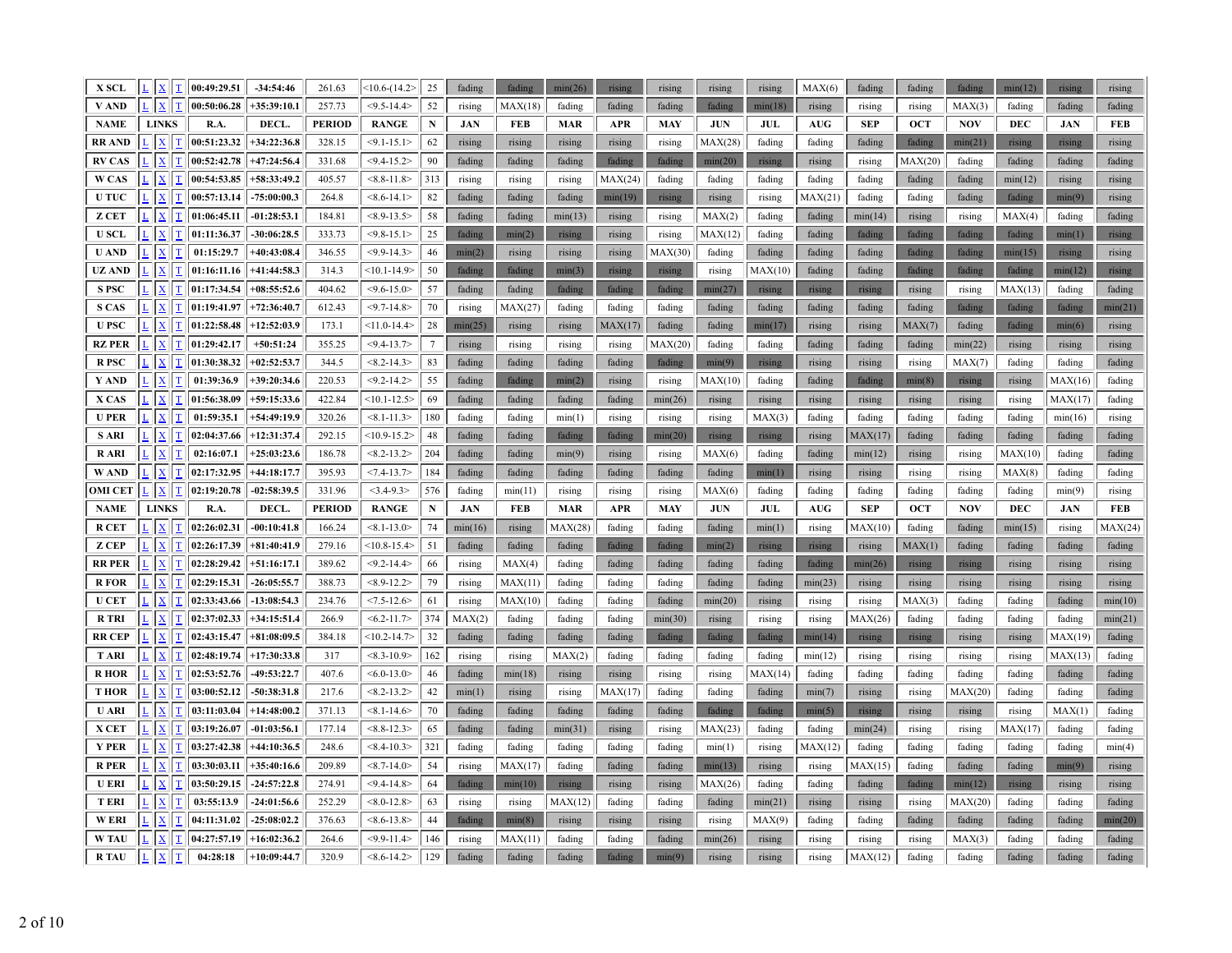| <b>STAU</b>   | $L$ $\vert$ $X$ $\vert$ $T$             | 04:29:11.75 | $+09:56:43.5$ | 374.5         | $<10.2 - 15.3>$  | 42             | fading     | fading     | fading     | min(14)    | rising     | rising     | rising     | rising     | MAX(20)    | fading     | fading     | fading     | fading     | fading     |
|---------------|-----------------------------------------|-------------|---------------|---------------|------------------|----------------|------------|------------|------------|------------|------------|------------|------------|------------|------------|------------|------------|------------|------------|------------|
| <b>NAME</b>   | <b>LINKS</b>                            | R.A.        | DECL.         | <b>PERIOD</b> | <b>RANGE</b>     | ${\bf N}$      | <b>JAN</b> | <b>FEB</b> | <b>MAR</b> | <b>APR</b> | <b>MAY</b> | <b>JUN</b> | <b>JUL</b> | AUG        | <b>SEP</b> | <b>OCT</b> | <b>NOV</b> | <b>DEC</b> | <b>JAN</b> | <b>FEB</b> |
| <b>R RET</b>  | $\overline{\mathbf{X}}$                 | 04:33:32.83 | $-63:01:45$   | 278.46        | $< 7.6 - 13.3$   | 22             | rising     | rising     | rising     | MAX(23)    | fading     | fading     | fading     | fading     | min(16)    | rising     | rising     | rising     | MAX(27)    | fading     |
| RX TAU        | $\overline{X}$<br>T                     | 04:38:14.56 | $+08:20:09.2$ | 331.8         | $<$ 9.6-14.0>    | 72             | MAX(2)     | fading     | fading     | fading     | fading     | min(20)    | rising     | rising     | rising     | rising     | MAX(30)    | fading     | fading     | fading     |
| <b>T CAM</b>  | $\mathbf{X}$<br>T                       | 04:40:08.87 | $+66:08:48.5$ | 373.2         | $< 8.0 - 13.8$   | 140            | fading     | fading     | min(27)    | rising     | rising     | rising     | rising     | rising     | MAX(17)    | fading     | fading     | fading     | fading     | fading     |
| <b>R CAE</b>  | $\mathbf{x}$<br>$\mathbf T$             | 04:40:30.09 | $-38:14:06.9$ | 390.95        | $<7.9 - 13.1>$   | 35             | rising     | rising     | rising     | rising     | MAX(13)    | fading     | fading     | fading     | fading     | fading     | fading     | min(29)    | rising     | rising     |
| X CAM         | $\mathbf{X}$<br>T                       | 04:45:42.18 | $+75:06:03.4$ | 143.56        | $< 8.1 - 12.6$   | 217            | min(4)     | rising     | MAX(16)    | fading     | min(28)    | rising     | rising     | MAX(6)     | fading     | min(18)    | rising     | MAX(28)    | fading     | fading     |
| V TAU         | $\overline{\mathbf{X}}$<br>T            | 04:52:02.29 | $+17:32:16.8$ | 168.7         | $<9.2 - 13.7$    | 48             | rising     | rising     | MAX(11)    | fading     | fading     | min(8)     | rising     | MAX(26)    | fading     | fading     | min(23)    | rising     | rising     | MAX(11)    |
| <b>RORI</b>   | $\mathbf{x}$<br>$\mathbf T$             | 04:59:00.55 | $+08:07:49.6$ | 377.1         | $<$ 9.6-13.1>    | 75             | fading     | fading     | fading     | fading     | fading     | fading     | min(22)    | rising     | rising     | rising     | rising     | MAX(11)    | fading     | fading     |
| <b>RLEP</b>   | $\mathbf{X}$<br>$\mathbf T$             | 04:59:36.34 | $-14:48:22.5$ | 427.07        | $<6.8-9.6>$      | 247            | fading     | fading     | fading     | min(13)    | rising     | rising     | rising     | rising     | rising     | rising     | rising     | MAX(20)    | fading     | fading     |
| <b>T LEP</b>  | $\overline{\mathbf{X}}$                 | 05:04:50.83 | $-21:54:16.4$ | 368.13        | $<8.3 - 12.9$    | 69             | MAX(16)    | fading     | fading     | fading     | fading     | fading     | min(20)    | rising     | rising     | rising     | rising     | rising     | MAX(19)    | fading     |
| V ORI         | $\overline{\mathbf{X}}$                 | 05:06:03.43 | $+04:06:08.7$ | 263.7         | $<$ 9.4-14.1>    | 29             | rising     | rising     | rising     | MAX(24)    | fading     | fading     | fading     | fading     | min(1)     | rising     | rising     | rising     | MAX(12)    | fading     |
| <b>SPIC</b>   | $\mathbf{x}$<br>T                       | 05:10:57.25 | 48:30:25.4    | 428           | $< 8.1 - 13.8$   | 34             | fading     | fading     | min(21)    | rising     | rising     | rising     | rising     | MAX(17)    | fading     | fading     | fading     | fading     | fading     | fading     |
| <b>TPIC</b>   | $\underline{\mathbf{X}}$<br>T           | 05:15:05.86 | 46:55:04.7    | 200.58        | $< 8.4 - 13.9$   | 44             | fading     | min(3)     | rising     | rising     | MAX(11)    | fading     | fading     | min(23)    | rising     | rising     | MAX(27)    | fading     | fading     | fading     |
| <b>RAUR</b>   | X                                       | 05:17:17.69 | $+53:35:10.1$ | 457.51        | $< 7.7 - 13.3$   | 278            | rising     | rising     | rising     | rising     | MAX(29)    | fading     | fading     | fading     | fading     | fading     | fading     | min(29)    | rising     | rising     |
| <b>T COL</b>  | $\underline{\mathbf{X}}$<br>$\mathbf I$ | 05:19:17.32 | $-33:42:29$   | 225.84        | $<7.5 - 11.9$    | 50             | rising     | MAX(17)    | fading     | fading     | fading     | min(7)     | rising     | rising     | rising     | MAX(1)     | fading     | fading     | min(19)    | rising     |
| R OCT         | $\mathbf{X}$<br>$\mathbf T$             | 05:26:06.18 | $-86:23:17.8$ | 405.39        | $< 7.9 - 12.4$   | 10             | fading     | fading     | fading     | fading     | fading     | fading     | min(22)    | rising     | rising     | rising     | rising     | rising     | MAX(12)    | fading     |
| <b>WAUR</b>   | $\mathbf{X}$<br>T                       | 05:26:54.56 | $+36:54:11.1$ | 274.27        | $<$ 9.2-14.6 $>$ | 55             | fading     | min(20)    | rising     | rising     | rising     | MAX(24)    | fading     | fading     | fading     | fading     | min(21)    | rising     | rising     | rising     |
| <b>S ORI</b>  | $\overline{\mathbf{X}}$                 | 05:29:00.89 | $-04:41:32.7$ | 414.3         | $< 8.4 - 12.9$   | 110            | fading     | fading     | fading     | fading     | fading     | fading     | min(4)     | rising     | rising     | rising     | rising     | rising     | MAX(27)    | fading     |
| <b>RU AUR</b> | $\mathbf{x}$<br>$\mathbf T$             | 05:40:07.93 | $+37:38:10.6$ | 466.47        | $<$ 9.6-14.5>    | 53             | MAX(12)    | fading     | fading     | fading     | fading     | fading     | fading     | fading     | fading     | min(20)    | rising     | rising     | rising     | rising     |
| <b>S CAM</b>  | $\mathbf{X}$<br>$\mathbf T$             | 05:41:02.48 | +68:47:54.9   | 327.26        | $< 8.1 - 11.0$   | 119            | rising     | rising     | rising     | rising     | MAX(26)    | fading     | fading     | fading     | fading     | fading     | min(2)     | rising     | rising     | rising     |
| <b>U AUR</b>  | $ \mathbf{X} $<br>$\mathbf T$           | 05:42:09.06 | $+32:02:23.3$ | 408.09        | $< 8.5 - 14.0$   | 45             | fading     | fading     | fading     | fading     | fading     | min(30)    | rising     | rising     | rising     | rising     | rising     | MAX(13)    | fading     | fading     |
| <b>NAME</b>   | <b>LINKS</b>                            | R.A.        | DECL.         | <b>PERIOD</b> | <b>RANGE</b>     | ${\bf N}$      | <b>JAN</b> | FEB        | <b>MAR</b> | <b>APR</b> | <b>MAY</b> | <b>JUN</b> | JUL        | <b>AUG</b> | <b>SEP</b> | <b>OCT</b> | <b>NOV</b> | <b>DEC</b> | <b>JAN</b> | <b>FEB</b> |
| <b>S COL</b>  | $\mathbf{X}$<br>$\mathbf T$             | 05:46:56.3  | -31:41:28.3   | 325.85        | $<$ 9.3-13.8>    | 43             | fading     | min(24)    | rising     | rising     | rising     | rising     | MAX(21)    | fading     | fading     | fading     | fading     | fading     | min(16)    | rising     |
| R COL         | $\mathbf{x}$<br>T                       | 05:50:32.98 | $-29:11:54.8$ | 327.62        | $<8.9 - 14.3>$   | 39             | rising     | rising     | rising     | MAX(11)    | fading     | fading     | fading     | fading     | fading     | fading     | min(4)     | rising     | rising     | rising     |
| Z TAU         | $\overline{\mathbf{X}}$<br>T            | 05:52:24.85 | $+15:47:43.8$ | 453           | $<9.8 - 13.9$    | 27             | fading     | fading     | fading     | fading     | fading     | fading     | fading     | fading     | min(16)    | rising     | rising     | rising     | rising     | MAX(26)    |
| <b>RU TAU</b> | X                                       | 05:52:36.79 | $+15:58:14.4$ | 582           | $<10.4 - 15.1>$  | 28             | fading     | fading     | fading     | fading     | fading     | fading     | fading     | fading     | min(13)    | rising     | rising     | rising     | rising     | rising     |
| <b>U ORI</b>  | $\mathbf{x}$<br>T                       | 05:55:49.16 | $+20:10:30.6$ | 368.3         | $< 6.3 - 12.0$   | 525            | rising     | rising     | MAX(27)    | fading     | fading     | fading     | fading     | fading     | fading     | fading     | min(29)    | rising     | rising     | rising     |
| V CAM         | $\underline{\mathbf{X}}$<br>T           | 06:02:32.28 | $+74:30:27.2$ | 522.45        | $<$ 9.9-15.4>    | 50             | fading     | fading     | fading     | min(10)    | rising     | rising     | rising     | rising     | MAX(24)    | fading     | fading     | fading     | fading     | fading     |
| X AUR         | $\mathbf{x}$<br>T                       | 06:12:13.38 | $+50:13:40.4$ | 163.79        | $<8.6 - 12.7$    | 188            | fading     | fading     | min(15)    | rising     | rising     | MAX(3)     | fading     | min(26)    | rising     | rising     | MAX(14)    | fading     | fading     | min(5)     |
| V MON         | $\overline{X}$<br>T                     | 06:22:43.57 | $-02:11:43.5$ | 340.5         | $< 7.0 - 13.1$   | 90             | fading     | fading     | fading     | fading     | fading     | min(2)     | rising     | rising     | rising     | rising     | MAX(5)     | fading     | fading     | fading     |
| V AUR         | $\mathbf{x}$<br>$\mathbf T$             | 06:24:02.33 | $+47:42:23.9$ | 353           | $<9.2 - 12.1$    | 47             | fading     | min(20)    | rising     | rising     | rising     | rising     | MAX(25)    | fading     | fading     | fading     | fading     | fading     | fading     | min(8)     |
| <b>U LYN</b>  | $\mathbf{X}$<br>T                       | 06:40:46.45 | $+59:52:01.8$ | 433.6         | $<$ 9.5-14.4>    | 26             | min(28)    | rising     | rising     | rising     | rising     | rising     | MAX(27)    | fading     | fading     | fading     | fading     | fading     | fading     | fading     |
| <b>SLYN</b>   | $\overline{\mathbf{X}}$                 | 06:44:34.11 | $+57:54:39.8$ | 296.34        | $<$ 9.6-14.3>    | $24\,$         | fading     | min(27)    | rising     | rising     | rising     | rising     | MAX(9)     | fading     | fading     | fading     | fading     | min(21)    | rising     | rising     |
| X GEM         | $\overline{\mathbf{X}}$                 | 06:47:07.05 | $+30:16:34.2$ | 264.16        | $<8.2 - 13.2>$   | 81             | rising     | MAX(13)    | fading     | fading     | fading     | min(27)    | rising     | rising     | rising     | rising     | MAX(4)     | fading     | fading     | fading     |
| Y MON         | $\overline{\mathbf{X}}$<br>T            | 06:56:52.14 | $+11:14:32.3$ | 227.9         | $< 9.1 - 13.9$   | 25             | MAX(19)    | fading     | fading     | fading     | min(19)    | rising     | rising     | rising     | MAX(4)     | fading     | fading     | fading     | min(2)     | rising     |
| X MON         | $\mathbf X$<br><sup>T</sup>             | 06:57:11.81 | $-09:03:52$   | 155.8         | $<7.4-9.1>$      | 134            | fading     | fading     | min(14)    | rising     | MAX(21)    | fading     | fading     | min(17)    | rising     | MAX(24)    | fading     | fading     | min(19)    | rising     |
| <b>RLYN</b>   | $\overline{\mathbf{X}}$                 | 07:01:18    | $+55:19:49.8$ | 378.75        | $< 7.9 - 13.8$   | 54             | fading     | min(27)    | rising     | rising     | rising     | rising     | rising     | MAX(15)    | fading     | fading     | fading     | fading     | fading     | fading     |
| R VOL         | $\mathbf{x}$<br>T                       | 07:05:36.19 | -73:00:51.9   | 453.6         | $<10.8 - 13.7$   | 18             | rising     | MAX(10)    | fading     | fading     | fading     | fading     | fading     | fading     | fading     | min(5)     | rising     | rising     | rising     | rising     |
| V CMI         | $\mathbf{X}$<br>$\mathbf T$             | 07:06:58.84 | $+08:52:36.8$ | 366.1         | $<8.7 - 14.9$    | 77             | MAX(22)    | fading     | fading     | fading     | fading     | fading     | fading     | fading     | min(5)     | rising     | rising     | rising     | MAX(23)    | fading     |
| <b>R GEM</b>  | $\overline{\mathbf{X}}$                 | 07:07:21.27 | $+22:42:12.7$ | 369.91        | $< 7.1 - 13.5$   | 313            | rising     | MAX(23)    | fading     | fading     | fading     | fading     | fading     | fading     | fading     | min(15)    | rising     | rising     | rising     | MAX(28)    |
| <b>R CMI</b>  | X                                       | 07:08:42.6  | $+10:01:26.5$ | 337.78        | $< 8.0 - 11.0$   | 94             | fading     | min(4)     | rising     | rising     | rising     | rising     | MAX(23)    | fading     | fading     | fading     | fading     | fading     | min(8)     | rising     |
| <b>RR MON</b> | $\mathbf{X}$<br>$\mathbf T$             | 07:17:31.49 | $+01:05:41.9$ | 394.7         | $< 9.4 - 15.0$   | $\overline{4}$ | fading     | min(5)     | rising     | rising     | rising     | rising     | MAX(10)    | fading     | fading     | fading     | fading     | fading     | fading     | fading     |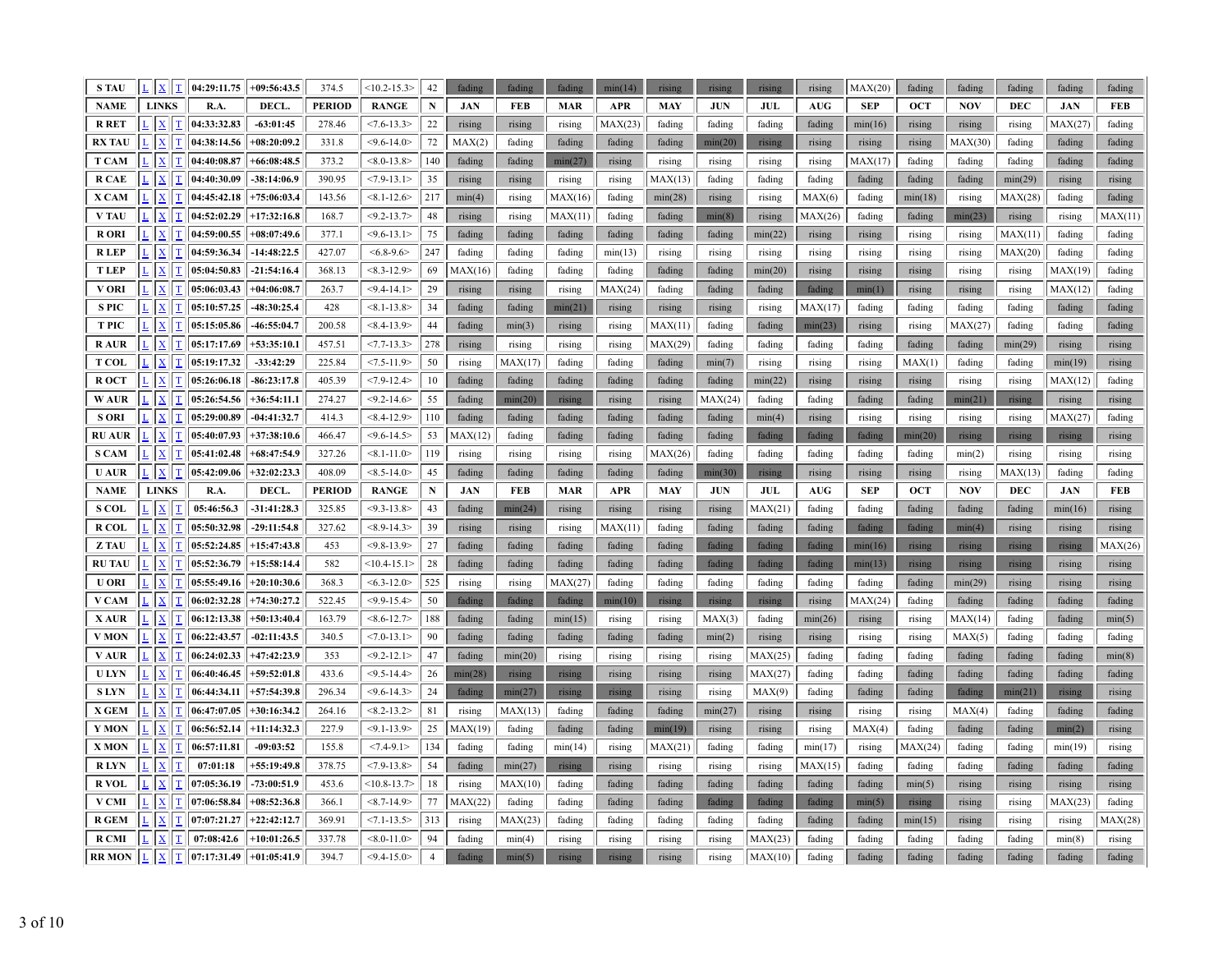| <b>NAME</b>   |                 | <b>LINKS</b>                            | R.A.        | DECL.         | <b>PERIOD</b> | <b>RANGE</b>    | N         | <b>JAN</b> | FEB        | <b>MAR</b> | <b>APR</b> | <b>MAY</b> | <b>JUN</b> | <b>JUL</b> | AUG                              | <b>SEP</b> | <b>OCT</b> | <b>NOV</b> | <b>DEC</b> | <b>JAN</b> | <b>FEB</b> |
|---------------|-----------------|-----------------------------------------|-------------|---------------|---------------|-----------------|-----------|------------|------------|------------|------------|------------|------------|------------|----------------------------------|------------|------------|------------|------------|------------|------------|
| <b>V GEM</b>  |                 | $\mathbf{x}$<br>T                       | 07:23:09.35 | $+13:06:04.7$ | 274.8         | $<8.5 - 14.2$   | 42        | rising     | rising     | MAX(16)    | fading     | fading     | fading     | fading     | min(14)                          | rising     | rising     | rising     | MAX(16)    | fading     | fading     |
| <b>S VOL</b>  |                 | $\mathbf T$<br>$\underline{\mathbf{X}}$ | 07:29:45.58 | $-73:22:44$   | 394.8         | $<8.6 - 13.6$   | 17        | fading     | fading     | min(13)    | rising     | rising     | rising     | rising     | rising                           | rising     | MAX(16)    | fading     | fading     | fading     | fading     |
| <b>ZPUP</b>   |                 | $\mathbf T$<br>X                        | 07:32:38.05 | $-20:39:29.3$ | 508.6         | $< 8.1 - 14.5$  | 63        | fading     | fading     | fading     | min(27)    | rising     | rising     | rising     | rising                           | rising     | rising     | MAX(11)    | fading     | fading     | fading     |
| <b>S CMI</b>  | L               | $\mathbf T$<br>$\mathbf X$              | 07:32:43.07 | $+08:19:05.1$ | 332.94        | $< 7.5 - 12.6$  | 108       | fading     | min(3)     | rising     | rising     | rising     | rising     | MAX(15)    | fading                           | fading     | fading     | fading     | fading     | min(2)     | rising     |
| <b>T CMI</b>  |                 | $\mathbf{T}$<br>$\mathbf{X}$            | 07:34:00.47 | $+11:44:07.1$ | 328.3         | $<10.5 - 14.0$  | 46        | rising     | rising     | MAX(7)     | fading     | fading     | fading     | fading     | min(17)                          | rising     | rising     | rising     | rising     | MAX(30)    | fading     |
| <b>U</b> CMI  |                 | T<br>$\mathbf{x}$                       | 07:41:20.03 | $+08:22:49.1$ | 413.88        | $< 8.8 - 13.0$  | 94        | rising     | rising     | rising     | MAX(19)    | fading     | fading     | fading     | fading                           | fading     | min(5)     | rising     | rising     | rising     | rising     |
| <b>S GEM</b>  |                 | $\mathbf T$<br>$\mathbf{x}$             | 07:43:02.56 | $+23:26:58.2$ | 293.23        | $<$ 9.0-14.2>   | 87        | rising     | rising     | MAX(20)    | fading     | fading     | fading     | fading     | fading                           | min(9)     | rising     | rising     | rising     | MAX(7)     | fading     |
| W PUP         | L               | $\mathbf T$<br>$\mathbf X$              | 07:45:57.36 | $-42:11:44$   | 119.7         | $< 8.4 - 12.4$  | 45        | min(8)     | rising     | MAX(1)     | fading     | min(8)     | MAX(28)    | fading     | fading                           | min(4)     | MAX(26)    | fading     | fading     | min(2)     | MAX(23)    |
| <b>T GEM</b>  |                 | $\mathbf T$<br>$\mathbf{x}$             | 07:49:18.13 | $+23:44:03.8$ | 287.79        | $<8.7 - 14.0$   | 79        | rising     | rising     | rising     | rising     | MAX(3)     | fading     | fading     | fading                           | fading     | min(11)    | rising     | rising     | rising     | MAX(14)    |
| <b>UPUP</b>   |                 | T                                       | 08:00:50.49 | $-12:50:29.1$ | 318.44        | $<$ 9.8-14.1>   | $47\,$    | fading     | fading     | min(27)    | rising     | rising     | rising     | MAX(29)    | fading                           | fading     | fading     | fading     | fading     | fading     | min(9)     |
| R CNC         |                 | $\mathbf T$<br>$\mathbf{x}$             | 08:16:33.82 | $+11:43:34.5$ | 361.6         | $< 6.8 - 11.2$  | 104       | fading     | min(15)    | rising     | rising     | rising     | rising     | rising     | MAX(3)                           | fading     | fading     | fading     | fading     | fading     | min(12)    |
| V CNC         |                 | $\overline{\mathbf{X}}$<br>T            | 08:21:42.85 | $+17:17:06.7$ | 272.13        | $< 7.9 - 12.8$  | 90        | fading     | min(6)     | rising     | rising     | rising     | MAX(13)    | fading     | fading                           | fading     | fading     | min(5)     | rising     | rising     | rising     |
| <b>R CHA</b>  |                 | T<br>$\mathbf{x}$                       | 08:21:46.47 | $-76:21:18.2$ | 334.58        | $<8.5-13.6>$    | 28        | MAX(19)    | fading     | fading     | fading     | fading     | fading     | fading     | min(4)                           | rising     | rising     | rising     | MAX(20)    | fading     | fading     |
| <b>U CNC</b>  |                 | T                                       | 08:35:46.28 | $+18:53:44.6$ | 304.78        | $<$ 9.9-14.6>   | 35        | fading     | min(17)    | rising     | rising     | rising     | rising     | MAX(13)    | fading                           | fading     | fading     | fading     | min(19)    | rising     | rising     |
| X UMA         |                 | $\mathbf T$<br>$\mathbf{x}$             | 08:40:49.49 | $+50:08:11.7$ | 249.04        | $<$ 9.7-14.4>   | 66        | MAX(9)     | fading     | fading     | fading     | min(25)    | rising     | rising     | rising                           | MAX(15)    | fading     | fading     | fading     | min(29)    | rising     |
| <b>SHYA</b>   | L               | $\mathbf{x}$<br>$\mathbf T$             | 08:53:33.95 | $+03:04:06.4$ | 256.63        | $<7.8 - 12.7$   | 110       | fading     | min(22)    | rising     | rising     | rising     | MAX(29)    | fading     | fading                           | fading     | fading     | min(5)     | rising     | rising     | rising     |
| <b>T HYA</b>  |                 | T<br>$\bf{X}$                           | 08:55:39.83 | $-09:08:29.2$ | 289.2         | $< 7.8 - 12.6$  | 101       | MAX(3)     | fading     | fading     | fading     | fading     | min(2)     | rising     | rising                           | rising     | MAX(19)    | fading     | fading     | fading     | fading     |
| <b>SPYX</b>   |                 | T<br>$\overline{\mathrm{X}}$            | 09:05:04.6  | $-25:05:19.7$ | 206.1         | $< 9.0 - 13.9$  | 62        | min(11)    | rising     | rising     | MAX(14)    | fading     | fading     | fading     | min(5)                           | rising     | rising     | MAX(6)     | fading     | fading     | min(27)    |
| W CNC         |                 | $\mathbf T$<br>X                        | 09:09:52.61 | $+25:14:53.8$ | 393.22        | $<8.2 - 14.1>$  | 49        | min(11)    | rising     | rising     | rising     | rising     | MAX(18)    | fading     | fading                           | fading     | fading     | fading     | fading     | fading     | min(8)     |
| <b>RW CAR</b> |                 | $\mathbf T$<br>$\mathbf{X}$             | 09:19:36.09 | $-68:45:28.1$ | 318.62        | $<$ 9.3-15.0>   | 12        | rising     | rising     | rising     | MAX(29)    | fading     | fading     | fading     | fading                           | fading     | min(15)    | rising     | rising     | rising     | rising     |
| <b>NAME</b>   |                 | <b>LINKS</b>                            | R.A.        | DECL.         | <b>PERIOD</b> | <b>RANGE</b>    | ${\bf N}$ | <b>JAN</b> | <b>FEB</b> | <b>MAR</b> | <b>APR</b> | <b>MAY</b> | <b>JUN</b> | <b>JUL</b> | $\mathbf{A}\mathbf{U}\mathbf{G}$ | <b>SEP</b> | <b>OCT</b> | <b>NOV</b> | <b>DEC</b> | <b>JAN</b> | <b>FEB</b> |
| <b>Y VEL</b>  |                 | $\overline{\mathbf{X}}$<br>$\mathbf T$  | 09:29:01.42 | $-52:10:54$   | 449.9         | $<$ 9.5-13.8>   | 25        | fading     | min(2)     | rising     | rising     | rising     | rising     | rising     | MAX(1)                           | fading     | fading     | fading     | fading     | fading     | fading     |
| <b>R CAR</b>  | $\overline{L}$  | $\underline{\mathbf{X}}$<br>$\mathbf T$ | 09:32:14.59 | $-62:47:20$   | 308.71        | $4.6 - 9.6$     | 269       | rising     | rising     | MAX(31)    | fading     | fading     | fading     | fading     | fading                           | min(1)     | rising     | rising     | rising     | rising     | MAX(2)     |
| X HYA         | $L_{\parallel}$ | $\mathbf{X}$<br>$\mathbf T$             | 09:35:30.25 | $-14:41:28.6$ | 301.1         | $< 8.4 - 12.8$  | 82        | rising     | MAX(20)    | fading     | fading     | fading     | fading     | fading     | min(9)                           | rising     | rising     | rising     | MAX(18)    | fading     | fading     |
| Y DRA         |                 | T<br>$\mathbf{x}$                       | 09:42:22.58 | $+77:51:06.5$ | 325.79        | $<$ 9.2-14.5>   | 117       | fading     | fading     | min(25)    | rising     | rising     | rising     | rising     | MAX(22)                          | fading     | fading     | fading     | fading     | fading     | min(14)    |
| RR HYA        |                 | T                                       | 09:44:58.96 | $-24:01:15.7$ | 343.49        | $<$ 9.3-14.4>   | 43        | fading     | fading     | fading     | min(5)     | rising     | rising     | rising     | rising                           | MAX(18)    | fading     | fading     | fading     | fading     | fading     |
| <b>RLMI</b>   | L               | $\mathbf T$<br>$\underline{\mathbf{X}}$ | 09:45:34.27 | $+34:30:42.8$ | 372.19        | $< 7.1 - 12.6$  | 178       | rising     | rising     | MAX(14)    | fading     | fading     | fading     | fading     | fading                           | fading     | fading     | min(3)     | rising     | rising     | rising     |
| <b>RLEO</b>   |                 | $\underline{\mathbf{X}}$<br>$\mathbf T$ | 09:47:33.48 | $+11:25:43.7$ | 309.95        | $< 5.8 - 10.0$  | 1104      | fading     | fading     | fading     | fading     | fading     | min(7)     | rising     | rising                           | rising     | MAX(17)    | fading     | fading     | fading     | fading     |
| Z VEL         |                 | $\underline{\mathbf{X}}$<br>$\mathbf T$ | 09:52:54.28 | $-54:10:47.8$ | 411.4         | $<$ 9.0-14.3>   | 33        | rising     | rising     | rising     | rising     | MAX(18)    | fading     | fading     | fading                           | fading     | fading     | fading     | min(23)    | rising     | rising     |
| <b>SLMI</b>   |                 | T<br>$\underline{\mathbf{X}}$           | 09:53:43.16 | $+34:55:35.3$ | 233.83        | $<8.6 - 13.9$   | 58        | rising     | rising     | MAX(12)    | fading     | fading     | fading     | min(26)    | rising                           | rising     | rising     | MAX(1)     | fading     | fading     | fading     |
| <b>U LMI</b>  | $\mathbf{L}$    | $\mathbf X$<br>$\mathbf T$              | 09:54:38.63 | $+36:05:23.8$ | 272.2         | $<10.8 - 12.7$  | 50        | fading     | fading     | fading     | fading     | fading     | min(9)     | rising     | rising                           | MAX(19)    | fading     | fading     | fading     | fading     | fading     |
| <b>RV CAR</b> |                 | $\mathbf{x}$<br>T                       | 09:58:20.86 | $-63:53:51.6$ | 365.68        | $<11.3 - 16.2>$ | 16        | fading     | fading     | fading     | fading     | fading     | fading     | min(17)    | rising                           | rising     | rising     | rising     | MAX(5)     | fading     | fading     |
| <b>VLEO</b>   |                 | $\mathbf{x}$<br>T                       | 10:00:01.91 | $+21:15:44.3$ | 273.35        | $< 9.1 - 13.7$  | 81        | fading     | fading     | fading     | fading     | min(26)    | rising     | rising     | rising                           | MAX(19)    | fading     | fading     | fading     | fading     | min(24)    |
| <b>S CAR</b>  |                 | $\mathbf T$<br>X                        | 10:09:21.89 | $-61:32:56.3$ | 149.49        | $< 5.7 - 8.5$   | 239       | fading     | min(26)    | rising     | rising     | MAX(4)     | fading     | min(26)    | rising                           | rising     | MAX(1)     | fading     | min(22)    | rising     | MAX(27)    |
| Z CAR         |                 | T<br>$\mathbf{x}$                       | 10:13:54.61 | $-58:51:08.4$ | 384.01        | $<10.7 - 15.2>$ | 36        | rising     | rising     | MAX(24)    | fading     | fading     | fading     | fading     | fading                           | fading     | fading     | min(6)     | rising     | rising     | rising     |
| <b>W VEL</b>  |                 | T<br>$\mathbf{x}$                       | 10:15:14.83 | $-54:28:41.9$ | 394.72        | $<8.8 - 13.6$   | 28        | rising     | rising     | rising     | rising     | rising     | MAX(1)     | fading     | fading                           | fading     | fading     | fading     | min(26)    | rising     | rising     |
| <b>S SEX</b>  |                 | T<br>X                                  | 10:34:56.04 | $-00:20:33.5$ | 264.9         | $< 9.1 - 13.4$  | 58        | rising     | MAX(6)     | fading     | fading     | fading     | min(14)    | rising     | rising                           | rising     | MAX(29)    | fading     | fading     | fading     | fading     |
| <b>RZ CAR</b> |                 | T<br>$\mathbf{x}$                       | 10:35:37.25 | $-70:43:00.1$ | 272.77        | $<10.0 - 15.4>$ | 10        | rising     | rising     | MAX(25)    | fading     | fading     | fading     | fading     | min(31)                          | rising     | rising     | rising     | MAX(23)    | fading     | fading     |
| R UMA         |                 | $\mathbf T$<br>$\mathbf X$              | 10:44:38.46 | $+68:46:32.7$ | 301.62        | $< 7.5 - 13.0$  | 543       | rising     | rising     | MAX(2)     | fading     | fading     | fading     | fading     | fading                           | min(9)     | rising     | rising     | MAX(28)    | fading     | fading     |
| <b>RS HYA</b> |                 | T<br>$\mathbf{x}$                       | 10:51:19.05 | $-28:37:41.3$ | 338.6         | $<10.0 - 14.1>$ | 45        | fading     | fading     | fading     | min(25)    | rising     | rising     | rising     | rising                           | rising     | MAX(2)     | fading     | fading     | fading     | fading     |
| <b>WLEO</b>   |                 | T<br>$\mathbf{x}$                       | 10:53:37.44 | $+13:42:54.2$ | 391.75        | $<$ 9.8-14.2>   | 52        | rising     | rising     | rising     | rising     | MAX(5)     | fading     | fading     | fading                           | fading     | fading     | fading     | min(8)     | rising     | rising     |
| <b>NAME</b>   |                 | <b>LINKS</b>                            | R.A.        | DECL.         | <b>PERIOD</b> | <b>RANGE</b>    | ${\bf N}$ | <b>JAN</b> | <b>FEB</b> | <b>MAR</b> | <b>APR</b> | <b>MAY</b> | <b>JUN</b> | JUL        | $\mathbf{A}\mathbf{U}\mathbf{G}$ | <b>SEP</b> | <b>OCT</b> | <b>NOV</b> | <b>DEC</b> | <b>JAN</b> | <b>FEB</b> |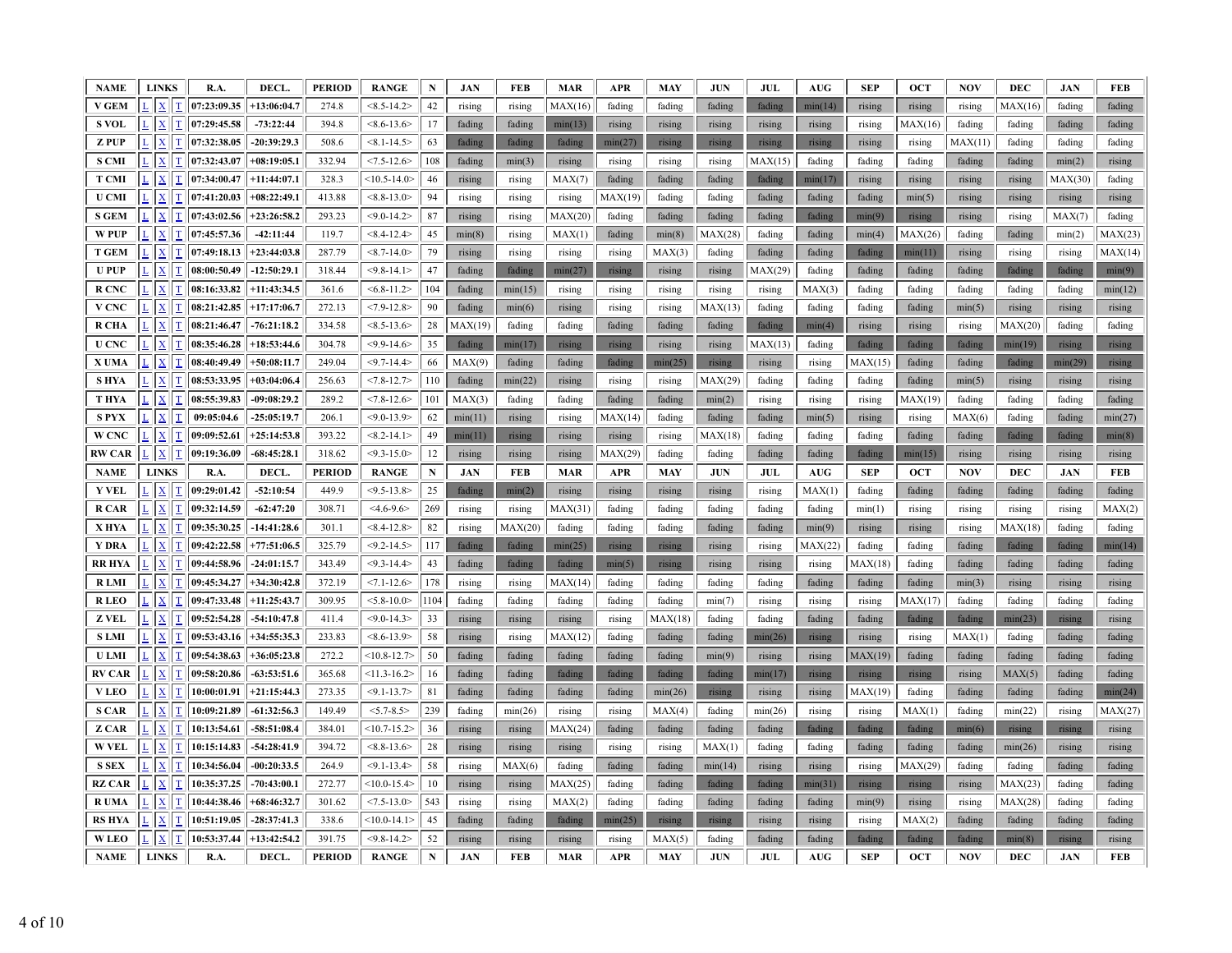| <b>SLEO</b>          | $L \mid X$<br>$\mathbf{T}$                   | 11:10:50.77         | $+05:27:34.8$          | 190.16                 | $<10.1 - 13.9$                | 25              | MAX(17)              | fading        | fading               | min(27)               | rising               | rising               | MAX(26)        | fading               | fading               | fading               | min(3)               | rising         | rising               | MAX(1)        |
|----------------------|----------------------------------------------|---------------------|------------------------|------------------------|-------------------------------|-----------------|----------------------|---------------|----------------------|-----------------------|----------------------|----------------------|----------------|----------------------|----------------------|----------------------|----------------------|----------------|----------------------|---------------|
| <b>RY CAR</b>        | $\mathbf{X}$<br>$\mathbf T$                  | 11:20:11.38         | $-61:52:16.8$          | 424.3                  | $<11.0 - 14.0>$               | $\mathbf{Q}$    | fading               | min(12)       | rising               | rising                | rising               | rising               | rising         | MAX(30)              | fading               | fading               | fading               | fading         | fading               | fading        |
| <b>RS CEN</b>        | $\mathbf{x}$<br>$\mathbf T$                  | 11:20:27.9          | $-61:52:36.8$          | 164.3                  | $< 8.6 - 13.4$                | 20              | min(25)              | rising        | rising               | MAX(14)               | fading               | fading               | min(9)         | rising               | MAX(26)              | fading               | fading               | min(20)        | rising               | rising        |
| X CEN                | $ \mathbf{x} $<br>ΙT                         | 11:49:11.79         | $-41:45:27.2$          | 315.2                  | $< 8.0 - 13.4$                | 36              | fading               | fading        | fading               | min(22)               | rising               | rising               | rising         | rising               | MAX(10)              | fading               | fading               | fading         | fading               | fading        |
| W CEN                | $ \mathbf{x} $<br>$\mathbf T$                | 11:55:01.33         | $-59:15:13.4$          | 201.6                  | $<8.5-13.2>$                  | 61              | MAX(18)              | fading        | fading               | fading                | min(10)              | rising               | rising         | MAX(8)               | fading               | fading               | min(27)              | rising         | rising               | MAX(25)       |
| <b>RCOM</b>          | $\mathbf{X}$<br>$\mathbf I$                  | 12:04:15.19         | $+18:46:56.7$          | 362.82                 | $<8.5 - 14.2$                 | 62              | fading               | fading        | min(17)              | rising                | rising               | rising               | rising         | MAX(15)              | fading               | fading               | fading               | fading         | fading               | fading        |
| <b>SU VIR</b>        | $ \mathbf{x} $<br> T                         | 12:05:14.79         | $+12:21:38$            | 208.6                  | $<$ 9.4-13.6>                 | 29              | rising               | MAX(7)        | fading               | fading                | min(29)              | rising               | rising         | rising               | MAX(4)               | fading               | fading               | min(23)        | rising               | rising        |
| <b>T VIR</b>         | $\mathbf{X}$<br>$\mathbf T$                  | 12:14:36.67         | $-06:02:08.7$          | 339.47                 | $<$ 9.6-14.2>                 | 29              | fading               | fading        | min(27)              | rising                | rising               | rising               | MAX(16)        | fading               | fading               | fading               | fading               | fading         | fading               | fading        |
| <b>R CRV</b>         | $\mathbf{x}$<br>T                            | 12:19:37.86         | $-19:15:21.8$          | 317.03                 | $< 7.5 - 13.8 >$              | 124             | rising               | rising        | rising               | MAX(19)               | fading               | fading               | fading         | fading               | fading               | min(12)              | rising               | rising         | rising               | rising        |
| <b>SS VIR</b>        | $\mathbf{x}$<br>$\mathbf T$                  | 12:25:14.4          | $+00:46:10.9$          | 364.14                 | $<6.8-8.9>$                   | 149             | rising               | rising        | rising               | rising                | MAX(30)              | fading               | fading         | fading               | fading               | fading               | min(10)              | rising         | rising               | rising        |
| <b>T CVN</b>         | $\mathbf{X}$<br>$\mathbf I$                  | 12:30:12.4          | $+31:30:11.9$          | 290.09                 | $<$ 9.6-11.9>                 | 90              | rising               | rising        | rising               | MAX(8)                | fading               | fading               | fading         | fading               | min(11)              | rising               | rising               | rising         | MAX(23)              | fading        |
| <b>U CEN</b>         | $\mathbf{X}$<br>T                            | 12:33:30.75         | -54:39:33.8            | 220.28                 | $<8.2 - 13.4$                 | 39              | MAX(10)              | fading        | fading               | fading                | min(14)              | rising               | rising         | MAX(18)              | fading               | fading               | fading               | min(21)        | rising               | rising        |
| <b>Y VIR</b>         | $\mathbf{X}$<br>$\mathbf I$                  | 12:33:52.99         | $-04:25:19.5$          | 218.43                 | $<$ 9.4-13.6>                 | 30              | MAX(27)              | fading        | fading               | fading                | min(23)              | rising               | rising         | rising               | MAX(2)               | fading               | fading               | min(28)        | rising               | rising        |
| <b>T UMA</b>         | $\vert x \vert$<br>$\mathbf I$               | 12:36:23.46         | +59:29:12.9            | 256.6                  | $<7.7 - 12.9$                 | 601             | fading               | fading        | fading               | fading                | min(12)              | rising               | rising         | MAX(19)              | fading               | fading               | fading               | fading         | min(23)              | rising        |
| <b>RVIR</b>          | $\mathbf{x}$<br>$\mathbf T$                  | 12:38:29.94         | $+06:59:18.9$          | 145.63                 | $< 6.9 - 11.5$                | 262             | fading               | min(25)       | rising               | rising                | MAX(15)              | fading               | min(20)        | rising               | rising               | MAX(7)               | fading               | min(13)        | rising               | rising        |
| <b>RS UMA</b>        | $ \mathbf{X} $<br>$\mathbf T$                | 12:38:57.54         | $+58:29:00.2$          | 258.97                 | $< 9.0 - 14.3$                | 305             | MAX(17)              | fading        | fading               | fading                | fading               | min(16)              | rising         | rising               | rising               | MAX(3)               | fading               | fading         | fading               | fading        |
| <b>S UMA</b>         | $\vert x \vert$<br>$\mathbf T$               | 12:43:56.67         | $+61:05:35.4$          | 225.87                 | $<7.8 - 11.7$                 | 862             | fading               | fading        | fading               | min(2)                | rising               | rising               | MAX(11)        | fading               | fading               | fading               | min(14)              | rising         | rising               | MAX(22)       |
| <b>RU VIR</b>        | $\mathbf{x}$<br>T                            | 12:47:18.4          | $+04:08:41.3$          | 433.2                  | $<10.0 - 13.3>$               | 45              | fading               | fading        | fading               | fading                | min(20)              | rising               | rising         | rising               | rising               | rising               | rising               | MAX(10)        | fading               | fading        |
| <b>U VIR</b>         | $\mathbf{X}$<br>$\mathbf I$                  | 12:51:05.74         | $+05:33:11.5$          | 206.64                 | $< 8.2 - 13.1$                | 67              | rising               | MAX(25)       | fading               | fading                | fading               | min(25)              | rising         | rising               | MAX(19)              | fading               | fading               | fading         | min(17)              | rising        |
| <b>RV VIR</b>        | $\mathbf{x}$<br>T                            | 13:07:55.39         | $-13:09:58.8$          | 265.87                 | $<10.8 - 14.9$                | 32              | rising               | MAX(28)       | fading               | fading                | fading               | fading               | fading         | min(8)               | rising               | rising               | MAX(21)              | fading         | fading               | fading        |
| <b>NAME</b>          | <b>LINKS</b>                                 | R.A.                | DECL.                  | <b>PERIOD</b>          | <b>RANGE</b>                  | $\mathbf N$     | <b>JAN</b>           | FEB           | <b>MAR</b>           | <b>APR</b>            | <b>MAY</b>           | <b>JUN</b>           | <b>JUL</b>     | <b>AUG</b>           | <b>SEP</b>           | <b>OCT</b>           | <b>NOV</b>           | DEC            | <b>JAN</b>           | <b>FEB</b>    |
| <b>V CVN</b>         | $\mathbf{x}$<br>ΙT                           | 13:19:27.77         | +45:31:37.7            | 191.89                 | $<\,6.8 - 8.8$                | 661             | fading               | min(6)        | rising               | rising                | MAX(16)              | fading               | fading         | min(17)              | rising               | rising               | MAX(24)              | fading         | fading               | min(25)       |
|                      |                                              |                     |                        |                        |                               |                 |                      |               |                      |                       |                      |                      |                |                      |                      |                      |                      |                |                      |               |
| <b>U OCT</b>         | $\mathbf{X}$<br>T                            | 13:24:32.62         | $-84:13:30.9$          | 308.44                 | $< 7.9 - 13.6$                | 14              | rising               | rising        | rising               | MAX(12)               | fading               | fading               | fading         | fading               | min(14)              | rising               | rising               | rising         | rising               | MAX(15)       |
| <b>V VIR</b>         | $\sqrt{\frac{1}{2}}$<br>$\mathbf{T}$         | 13:27:48.13         | $-03:10:22.8$          | 250.08                 | $<8.9 - 14.3>$                | 72              | fading               | fading        | fading               | min(28)               | rising               | rising               | rising         | MAX(7)               | fading               | fading               | fading               | fading         | min(3)               | rising        |
| <b>RHYA</b>          | $\mathbf{X}$<br>$\mathbf{T}$                 | 13:29:42.77         | $-23:16:52.7$          | 375                    | $<4.5-9.5>$                   | 220             | fading               | fading        | fading               | fading                | fading               | min(15)              | rising         | rising               | rising               | rising               | MAX(9)               | fading         | fading               | fading        |
| <b>S VIR</b>         | $\mathbf{X}$<br>T                            | 13:33:00.11         | $-07:11:40.9$          | 375.1                  | $<7.0 - 12.7$                 | 112             | rising               | rising        | MAX(7)               | fading                | fading               | fading               | fading         | fading               | min(21)              | rising               | rising               | rising         | rising               | rising        |
| <b>RV CEN</b>        | $\mathbf{x}$<br>$\mathbf T$                  | 13:37:36.04         | $-56:28:35$            | 446                    | $<7.7 - 10.3$                 | 84              | MAX(23)              | fading        | fading               | fading                | fading               | fading               | fading         | min(8)               | rising               | rising               | rising               | rising         | rising               | rising        |
| <b>T CEN</b>         | $ \mathbf{x} $<br>ΙI                         | 13:41:45.55         | -33:35:50.6            | 90.6                   | $< 5.5 - 9.0$                 | 197             | MAX(31)              | fading        | min(13)              | rising                | MAX(2)               | min(11)              | MAX(31)        | fading               | min(10)              | MAX(30)              | fading               | min(9)         | MAX(28)              | fading        |
| <b>RT CEN</b>        | $\mathbf{X}$<br>$\mathbf T$                  | 13:48:20.95         | $-36:51:45.2$          | 255                    | $< 9.0 - 12.7$                | 46              | fading               | fading        | fading               | min(19)               | rising               | rising               | rising         | MAX(26)              | fading               | fading               | fading               | min(30)        | rising               | rising        |
| <b>R CVN</b>         | $ \mathbf{X} $<br>$\mathbf T$                | 13:48:57.05         | $+39:32:33.2$          | 328.53                 | $<7.7 - 11.9$                 | 267             | rising               | rising        | MAX(24)              | fading                | fading               | fading               | fading         | fading               | min(2)               | rising               | rising               | rising         | rising               | MAX(15)       |
| <b>RX CEN</b>        | $\vert x \vert$<br> T                        | 13:51:25.44         | -36:56:37.7            | 327.9                  | $<$ 9.4 $>$ -(15.0            | 37              | fading               | fading        | min(21)              | rising                | rising               | rising               | MAX(13)        | fading               | fading               | fading               | fading               | fading         | fading               | min(12)       |
| <b>TAPS</b>          | $\mathbf{X}$<br>$ \mathbf{T} $               | 13:55:51.18         | $-77:48:08.3$          | 261.03                 | $< 9.1 - 14.7$                | $7\phantom{.0}$ | min(20)              | rising        | rising               | rising                | MAX(15)              | fading               | fading         | fading               | fading               | min(8)               | rising               | rising         | MAX(31)              | fading        |
| <b>RR VIR</b>        | $\mathbf{X}$<br>$\mathbf T$                  | 14:04:53.43         | $-09:11:41.2$          | 217.52                 | $<11.6 - 15.5>$               | 20              | MAX(22)              | fading        | fading               | fading                | min(26)              | rising               | rising         | MAX(28)              | fading               | fading               | fading               | min(29)        | rising               | rising        |
| ZBOO                 | $\mathbf{X}$<br>$\mathbf I$                  | 14:06:29.54         | $+13:29:05.7$          | 281.14                 | $<$ 9.3-14.8>                 | 52              | min(29)              | rising        | rising               | rising                | MAX(21)              | fading               | fading         | fading               | fading               | fading               | min(6)               | rising         | rising               | MAX(26)       |
| <b>Z</b> VIR         | $ \mathbf{x} $<br>T                          | 14:10:21.4          | $-13:18:14.6$          | 305.71                 | $<10.4 - 14.9$                | 32              | MAX(24)              | fading        | fading               | fading                | fading               | fading               | min(27)        | rising               | rising               | rising               | MAX(25)              | fading         | fading               | fading        |
| <b>RU HYA</b>        | $\mathbf{x}$<br>$\mathbf{T}$                 | 14:11:34.39         | $-28:53:07.4$          | 331.5                  | $< 8.4 - 14.0$                | 55              | rising               | rising        | MAX(10)              | fading                | fading               | fading               | fading         | fading               | fading               | min(14)              | rising               | rising         | rising               | MAX(4)        |
| <b>U UMI</b>         | $\mathbf{X}$<br>$\mathbf T$                  | 14:17:19.9          | $+66:47:39.1$          | 330.92                 | $<8.2 - 12.0$                 | 311             | rising               | rising        | MAX(22)              | fading                | fading               | fading               | fading         | fading               | min(2)               | rising               | rising               | rising         | rising               | MAX(16)       |
| R CAM                | $\mathbf{x}$<br>$\mathbf{T}$                 | 14:17:51.03         | $+83:49:53.7$          | 270.22                 | $<8.3 - 13.2$                 | 392             | MAX(5)               | fading        | fading               | fading                | min(30)              | rising               | rising         | rising               | rising               | MAX(2)               | fading               | fading         | fading               | min(24)       |
| S BOO                | $\sqrt{\mathbf{x}}$<br>$\mathbb{T}$          | 14:22:52.91         | $+53:48:37.2$          | 270.73                 | $< 8.4 - 13.3$                | 224             | fading               | fading        | fading               | min(13)               | rising               | rising               | rising         | MAX(28)              | fading               | fading               | fading               | fading         | min(8)               | rising        |
| <b>RS VIR</b>        | $\mathbf{X}$<br><b>T</b>                     | 14:27:16.38         | $+04:40:41$            | 353.95                 | $< 8.1 - 13.9$                | 70              | rising               | MAX(25)       | fading               | fading                | fading               | fading               | fading         | fading               | fading               | min(14)              | rising               | rising         | rising               | MAX(14)       |
| R BOO                | $\mathbf{X}$<br>T                            | 14:37:11.57         | $+26:44:11.6$          | 223.4                  | $< 7.2 - 12.3$                | 456             | fading               | fading        | min(17)              | rising                | rising               | MAX(27)              | fading         | fading               | fading               | min(27)              | rising               | rising         | rising               | MAX(6)        |
| <b>NAME</b><br>V LIB | <b>LINKS</b><br>$\mathbf{X}$<br>$\mathbf{T}$ | R.A.<br>14:40:22.18 | DECL.<br>$-17:39:27.1$ | <b>PERIOD</b><br>255.3 | <b>RANGE</b><br>$<$ 9.7-14.7> | N<br>53         | <b>JAN</b><br>fading | FEB<br>fading | <b>MAR</b><br>fading | <b>APR</b><br>min(16) | <b>MAY</b><br>rising | <b>JUN</b><br>rising | JUL<br>MAX(30) | <b>AUG</b><br>fading | <b>SEP</b><br>fading | <b>OCT</b><br>fading | <b>NOV</b><br>fading | DEC<br>min(28) | <b>JAN</b><br>rising | FEB<br>rising |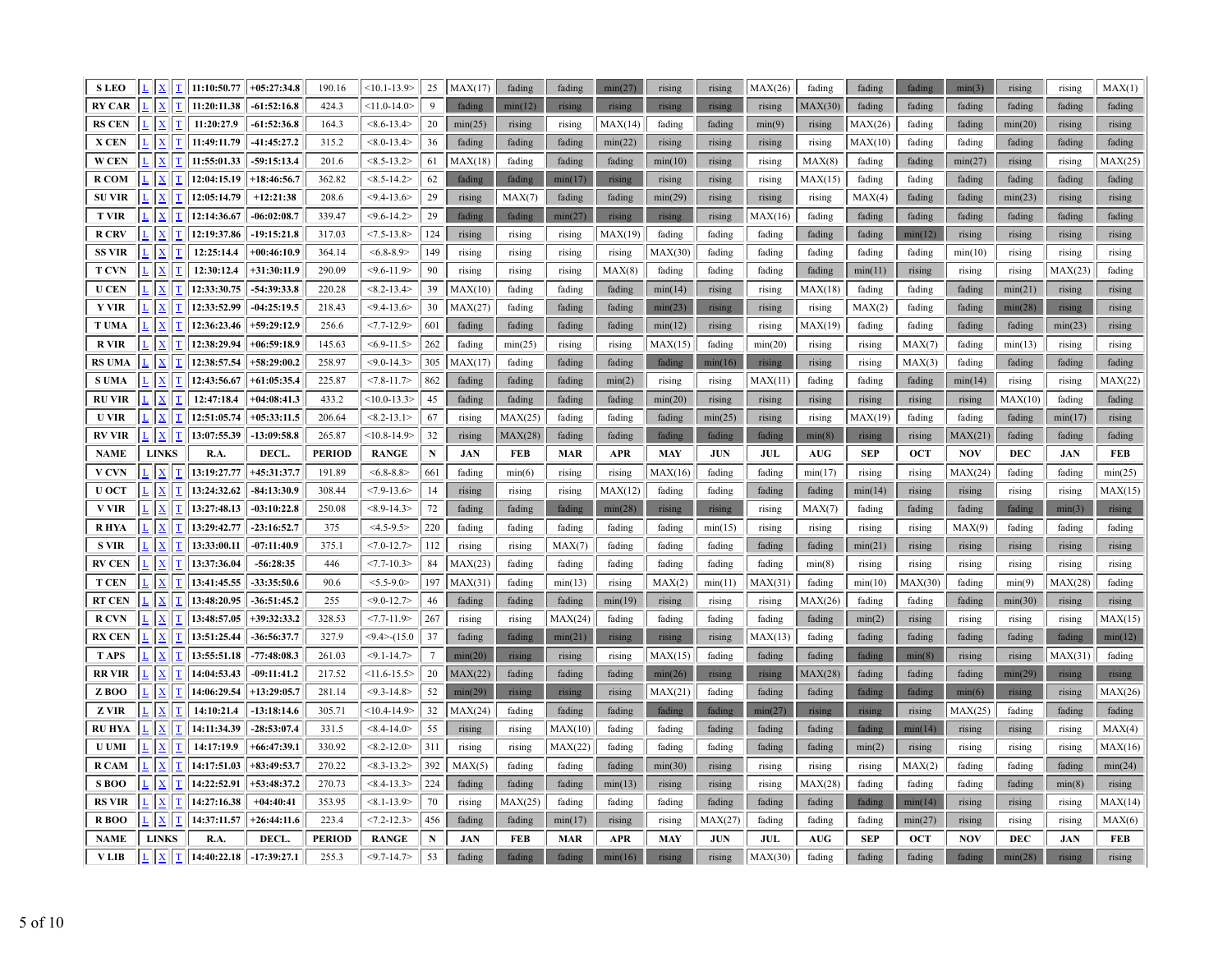| <b>SLUP</b>            | L                       | T<br>$\underline{\mathbf{X}}$                                           | 14:53:26.4                 | $-46:36:56.8$                  | 339              | $< 8.6 - 13.0$                     | 43        | fading           | min(15)           | rising             | rising           | rising            | rising           | rising             | MAX(13)                          | fading            | fading            | fading           | fading            | min(20)          | rising            |
|------------------------|-------------------------|-------------------------------------------------------------------------|----------------------------|--------------------------------|------------------|------------------------------------|-----------|------------------|-------------------|--------------------|------------------|-------------------|------------------|--------------------|----------------------------------|-------------------|-------------------|------------------|-------------------|------------------|-------------------|
| U BOO                  |                         | $\overline{\mathbf{X}}$<br>T                                            | 14:54:19.96                | $+17:41:43.6$                  | 201.3            | $9.9 - 12.8$                       | 134       | rising           | rising            | MAX(31)            | fading           | fading            | fading           | min(16)            | rising                           | rising            | MAX(19)           | fading           | fading            | fading           | min(2)            |
| <b>Y LUP</b>           |                         | $\overline{\text{X}}$                                                   | 14:59:36.8                 | $-54:57:56.8$                  | 396.82           | $<$ 9.8-15.1>                      | 31        | min(11)          | rising            | rising             | rising           | rising            | MAX(9)           | fading             | fading                           | fading            | fading            | fading           | fading            | fading           | min(12)           |
| <b>RT LIB</b>          |                         | $\mathbf T$<br>X                                                        | 15:06:26.23                | $-18:43:56.3$                  | 265              | $<$ 9.0-14.3>                      | 26        | fading           | min(11)           | rising             | rising           | rising            | MAX(15)          | fading             | fading                           | fading            | fading            | min(3)           | rising            | rising           | rising            |
| <b>TLIB</b>            | L                       | $\overline{\mathbf{T}}$<br>$\mathbf X$                                  | 15:10:44.35                | $-20:01:08.6$                  | 237.5            | $<10.9 - 15.2>$                    | 41        | fading           | min(9)            | rising             | rising           | MAX(22)           | fading           | fading             | fading                           | fading            | min(5)            | rising           | rising            | MAX(14)          | fading            |
| Y LIB                  | L                       | $\mathbf T$<br>$\mathbf{x}$                                             | 15:11:41.3                 | $-06:00:41.3$                  | 275.7            | $<8.6 - 14.1>$                     | 53        | rising           | rising            | rising             | MAX(12)          | fading            | fading           | fading             | fading                           | min(20)           | rising            | rising           | rising            | MAX(12)          | fading            |
| <b>S CRB</b>           |                         | T<br>$\bf{X}$                                                           | 15:21:23.95                | $+31:22:02.6$                  | 360.26           | $< 7.3 - 12.9$                     | 551       | fading           | fading            | fading             | fading           | min(13)           | rising           | rising             | rising                           | MAX(1)            | fading            | fading           | fading            | fading           | fading            |
| <b>SLIB</b>            | $\overline{\mathsf{L}}$ | $\overline{\mathbf{T}}$<br>$\mathbf{x}$                                 | 15:21:23.98                | $-20:23:18.3$                  | 192.9            | $< 8.4 - 12.0$                     | 62        | fading           | min(21)           | rising             | rising           | MAX(30)           | fading           | fading             | fading                           | min(2)            | rising            | rising           | MAX(9)            | fading           | fading            |
| S SER                  | L                       | $\mathbf T$<br>$\mathbf X$                                              | 15:21:39.53                | $+14:18:53.1$                  | 371.84           | $< 8.7 - 13.5$                     | 73        | fading           | fading            | fading             | min(19)          | rising            | rising           | rising             | rising                           | MAX(15)           | fading            | fading           | fading            | fading           | fading            |
| <b>RS LIB</b>          |                         | $\mathbf T$<br>$\mathbf{x}$                                             | 15:24:19.78                | $-22:54:39.8$                  | 217.65           | $<7.5 - 12.0$                      | 59        | min(10)          | rising            | rising             | MAX(25)          | fading            | fading           | fading             | min(16)                          | rising            | rising            | MAX(28)          | fading            | fading           | fading            |
| <b>S UMI</b>           |                         | T                                                                       | 15:29:34.56                | $+78:38:00.3$                  | 331              | $< 8.4 - 12.0$                     | 421       | fading           | fading            | fading             | fading           | min(20)           | rising           | rising             | rising                           | rising            | MAX(18)           | fading           | fading            | fading           | fading            |
| <b>RU LIB</b>          |                         | $\mathbf T$<br>X                                                        | 15:33:16.5                 | $-15:19:35$                    | 316.56           | $< 8.1 - 14.0$                     | 56        | rising           | rising            | MAX(2)             | fading           | fading            | fading           | fading             | min(31)                          | rising            | rising            | rising           | rising            | MAX(12)          | fading            |
| X LIB                  |                         | T<br>$\overline{\mathrm{X}}$                                            | 15:36:12.66                | $-21:09:03.8$                  | 164.38           | $<11.0 - 13.5>$                    | 42        | rising           | rising            | MAX(3)             | fading           | fading            | min(6)           | rising             | MAX(15)                          | fading            | fading            | min(18)          | rising            | MAX(26)          | fading            |
| <b>WLIB</b>            |                         | T<br>$\mathbf{x}$                                                       | 15:37:47.94                | $-16:09:57.3$                  | 205.5            | $<11.1 - 15.0$                     | 37        | rising           | rising            | MAX(2)             | fading           | fading            | min(24)          | rising             | rising                           | MAX(23)           | fading            | fading           | fading            | min(15)          | rising            |
| <b>ULIB</b>            |                         | T                                                                       | 15:42:03.14                | $-21:10:50.6$                  | 226.59           | $<$ 9.6-14.4>                      | 24        | fading           | fading            | fading             | min(11)          | rising            | rising           | MAX(21             | fading                           | fading            | fading            | min(23)          | rising            | rising           | rising            |
| <b>T NOR</b>           |                         | $\overline{\mathbf{T}}$<br>$\underline{\mathbf{X}}$                     | 15:44:03.83                | $-54:59:12.5$                  | 240.7            | $< 7.4 - 13.2$                     | 36        | min(11)          | rising            | rising             | MAX(16)          | fading            | fading           | fading             | fading                           | min(9)            | rising            | rising           | MAX(12)           | fading           | fading            |
| X CRB                  |                         | $\mathbf T$<br>$\mathbf{x}$                                             | 15:48:53.52                | $+36:14:52.5$                  | 241.17           | $< 9.1 - 13.6$                     | 120       | rising           | MAX(8)            | fading             | fading           | fading            | min(6)           | rising             | rising                           | rising            | MAX(7)            | fading           | fading            | fading           | min(2)            |
| <b>V CRB</b>           |                         | $(\underline{X})$<br>T                                                  | 15:49:31.31                | $+39:34:17.9$                  | 357.63           | $<7.5 - 11.0$                      | 264       | fading           | fading            | fading             | fading           | fading            | min(22)          | rising             | rising                           | rising            | rising            | MAX(13)          | fading            | fading           | fading            |
| <b>R SER</b>           |                         | T<br>$\mathbf{x}$                                                       | 15:50:41.73                | $+15:08:01.1$                  | 356.41           | $< 6.9 - 13.4$                     | 385       | fading           | fading            | min(20)            | rising           | rising            | rising           | rising             | MAX(6)                           | fading            | fading            | fading           | fading            | fading           | fading            |
| <b>NAME</b>            |                         | <b>LINKS</b>                                                            | R.A.                       | DECL.                          | <b>PERIOD</b>    | <b>RANGE</b>                       | ${\bf N}$ | <b>JAN</b>       | <b>FEB</b>        | <b>MAR</b>         | <b>APR</b>       | <b>MAY</b>        | <b>JUN</b>       | JUL                | $\mathbf{A}\mathbf{U}\mathbf{G}$ | <b>SEP</b>        | <b>OCT</b>        | <b>NOV</b>       | <b>DEC</b>        | $\mathbf{JAN}$   | <b>FEB</b>        |
| <b>RLUP</b>            |                         | $\mathbf{x}$<br>T                                                       | 15:53:28.93                | $-36:17:52.1$                  | 235.62           | $<10.1 - 14.1>$                    | 24        | fading           | min(6)            | rising             | rising           | MAX(25)           | fading           | fading             | fading                           | min(30)           | rising            | rising           | rising            | MAX(15)          | fading            |
| <b>RLIB</b>            |                         | X<br>T                                                                  | 15:53:36.03                | $-16:14:11.3$                  | 241.85           | $<10.3 - 14.8$                     | 13        | rising           | MAX(22)           | fading             | fading           | fading            | fading           | min(18)            | rising                           | rising            | MAX(22)           | fading           | fading            | fading           | fading            |
| Z CRB                  |                         | T<br>$\overline{\mathrm{X}}$                                            | 15:56:08.35                | $+29:14:17.9$                  | 250.68           | $<10.0 - 14.6$                     | 96        | fading           | min(25)           | rising             | rising           | rising            | MAX(14)          | fading             | fading                           | fading            | fading            | min(3)           | rising            | rising           | MAX(19)           |
| RR LIB                 | $\overline{L}$          | $\overline{\mathbf{T}}$<br>$\mathbf{x}$                                 | 15:56:23.7                 | $-18:18:14.9$                  | 277.01           | $<8.6 - 14.2$                      | 59        | fading           | fading            | min(21)            | rising           | rising            | rising           | rising             | MAX(5)                           | fading            | fading            | fading           | min(23)           | rising           | rising            |
| RZ SCO                 |                         | T<br>$\mathbf{x}$                                                       | 16:04:36.13                | $-24:06:00.6$                  | 156.6            | $< 8.8 - 12.2$                     | 92        | min(7)           | rising            | MAX(17)            | fading           | fading            | min(13)          | rising             | MAX(20)                          | fading            | fading            | min(16)          | rising            | MAX(24)          | fading            |
| Z SCO                  |                         | $\mathbf{x}$                                                            | 16:06:00.7                 | $-21:43:59.5$                  | 353              | $<$ 9.2-13.4>                      | 54        | fading           | fading            | min(28)            | rising           | rising            | rising           | rising             | rising                           | MAX(18)           | fading            | fading           | fading            | fading           | fading            |
| R HER                  |                         |                                                                         | 16:06:11.7                 | $+18:22:13.2$                  | 318.14           | $<8.8 - 14.6$                      | 136       | fading           | fading            | min(7)             | rising           | rising            | rising           | MAX(4)             | fading                           | fading            | fading            | fading           | fading            | min(19)          | rising            |
| <b>USER</b>            | $\mathbf{L}$            | $\overline{\mathbf{T}}$<br>$\mathbf{x}$                                 | 16:07:17.65                | $+09:55:52.5$                  | 237.5            | $< 8.5 - 13.4$                     | 101       | min(12)          | rising            | rising             | rising           | MAX(4)            | fading           | fading             | fading                           | min(7)            | rising            | rising           | MAX(27)           | fading           | fading            |
| <b>X SCO</b>           |                         | $\mathbf T$<br>$\bf{X}$                                                 | 16:08:31.91                | $-21:31:50.3$                  | 199.86           | $<11.0 - 14.3>$                    | 41        | fading           | fading            | min(29)            | rising           | rising            | rising           | MAX(8)             | fading                           | fading            | min(15)           | rising           | rising            | MAX(24)          | fading            |
| <b>RU HER</b>          |                         | $\mathbf T$<br>X                                                        | 16:10:14.52                | $+25:04:14.4$                  | 484.83           | $< 8.0 - 13.7$                     | 220       | fading           | fading            | fading             | fading           | fading            | fading           | fading             | min(12)                          | rising            | rising            | rising           | rising            | rising           | MAX(25)           |
| <b>W</b> SCO           |                         | T<br>$\overline{\mathrm{X}}$                                            | 16:11:45.78                | $-20:08:13.4$                  | 221.27           | $<11.5 - 14.6$                     | 40        | fading           | fading            | min(26)            | rising           | rising            | rising           | MAX(8)             | fading                           | fading            | fading            | min(3)           | rising            | rising           | MAX(15)           |
| <b>W CRB</b>           |                         | $\mathbf{x}$<br>$\mathbf T$                                             | 16:15:24.54                | $+37:47:44.1$                  | 238.4            | $<8.5-13.5>$                       | 124       | fading           | fading            | fading             | min(13)          | rising            | rising           | MAX(26)            | fading                           | fading            | fading            | fading           | min(8)            | rising           | rising            |
| R <sub>SCO</sub>       |                         | $\mathbf{x}$<br>T                                                       | 16:17:39.06                | $-22:56:40.4$                  | 224.61           | $<10.4 - 15.0$                     | 67        | rising           | rising            | rising             | MAX(2)           | fading            | fading           | fading             | min(3)                           | rising            | rising            | MAX(12)          | fading            | fading           | fading            |
| <b>S SCO</b>           |                         | $\mathbf{x}$                                                            | 16:17:40.2                 | $-22:53:35.8$                  | 177.92           | $<10.5 - 14.6$                     | 56        | rising           | rising            | MAX(14)            | fading           | fading            | min(16)          | rising             | rising                           | MAX(8)            | fading            | fading           | min(11)           | rising           | rising            |
| W OPH                  |                         | $\mathbf T$<br>X                                                        | 16:21:24.46                | $-07:42:00.2$                  | 332.68           | $<$ 9.9-14.5>                      | 31        | fading           | fading            | fading             | fading           | min(27)           | rising           | rising             | rising                           | rising            | MAX(22)           | fading           | fading            | fading           | fading            |
| <b>U HER</b>           |                         | T<br>$\mathbf{x}$                                                       | 16:25:47.47                | $+18:53:32.8$                  | 406.1            | $< 7.5 - 12.5$                     | 300       | rising           | rising            | MAX(23)            | fading           | fading            | fading           | fading             | fading                           | fading            | fading            | min(18)          | rising            | rising           | rising            |
| V OPH                  |                         | T<br>$\mathbf{x}$                                                       | 16:26:43.7                 | $-12:25:35.7$                  | 297.21           | $< 7.5 - 10.2$                     | 85        | MAX(15)          | fading            | fading             | fading           | fading            | min(23)          | rising             | rising                           | rising            | rising            | MAX(8)           | fading            | fading           | fading            |
| Y SCO                  |                         | T<br>$\bf{X}$                                                           | 16:29:26.42                | $-19:20:50.7$                  | 351.88           | $<11.3 - 15.0$                     | 24        | MAX(7)           | fading            | fading             | fading           | fading            | fading           | min(23)            | rising                           | rising            | rising            | rising           | MAX(25)           | fading           | fading            |
| <b>R</b> UMI           |                         | $\mathbf T$<br>$\mathbf{X}$                                             | 16:29:57.9                 | $+72:16:49.1$                  | 325.7            | $<$ 9.1-10.4>                      | 221       | rising           | MAX(19)           | fading             | fading           | fading            | fading           | fading             | min(2)                           | rising            | rising            | rising           | rising            | MAX(11)          | fading            |
|                        |                         |                                                                         |                            | $+66:45:17.8$                  | 245.6            | $< 7.6 - 12.4$                     | 473       | fading           | fading            | fading             | min(15)          | rising            | rising           | rising             | MAX(6)                           | fading            | fading            | fading           | min(16)           | rising           | rising            |
| R DRA                  | L <sub>1</sub>          | $\mathbf T$<br>$\mathbf{X}$                                             | 16:32:40.22                |                                |                  |                                    |           |                  |                   |                    |                  |                   |                  |                    |                                  |                   |                   |                  |                   |                  |                   |
| <b>NAME</b>            |                         | <b>LINKS</b>                                                            | R.A.                       | DECL.                          | <b>PERIOD</b>    | <b>RANGE</b>                       | ${\bf N}$ | <b>JAN</b>       | <b>FEB</b>        | <b>MAR</b>         | <b>APR</b>       | <b>MAY</b>        | <b>JUN</b>       | JUL                | $\mathbf{A}\mathbf{U}\mathbf{G}$ | <b>SEP</b>        | <b>OCT</b>        | <b>NOV</b>       | <b>DEC</b>        | <b>JAN</b>       | <b>FEB</b>        |
| <b>SS HER</b><br>Т ОРН |                         | $\overline{\mathbf{X}}$<br>T<br>$\mathbf T$<br>$\underline{\mathbf{X}}$ | 16:32:55.54<br>16:33:43.54 | $+06:51:29.6$<br>$-16:07:54.3$ | 107.36<br>366.82 | $<9.2 - 12.4$<br>$<$ 9.8- $(14.0<$ | 123<br>44 | fading<br>fading | min(12)<br>fading | MAX(31)<br>min(10) | fading<br>rising | min(31)<br>rising | rising<br>rising | MAX(16)<br>MAX(26) | fading<br>fading                 | min(15)<br>fading | MAX(31)<br>fading | fading<br>fading | min(31)<br>fading | rising<br>fading | MAX(16)<br>fading |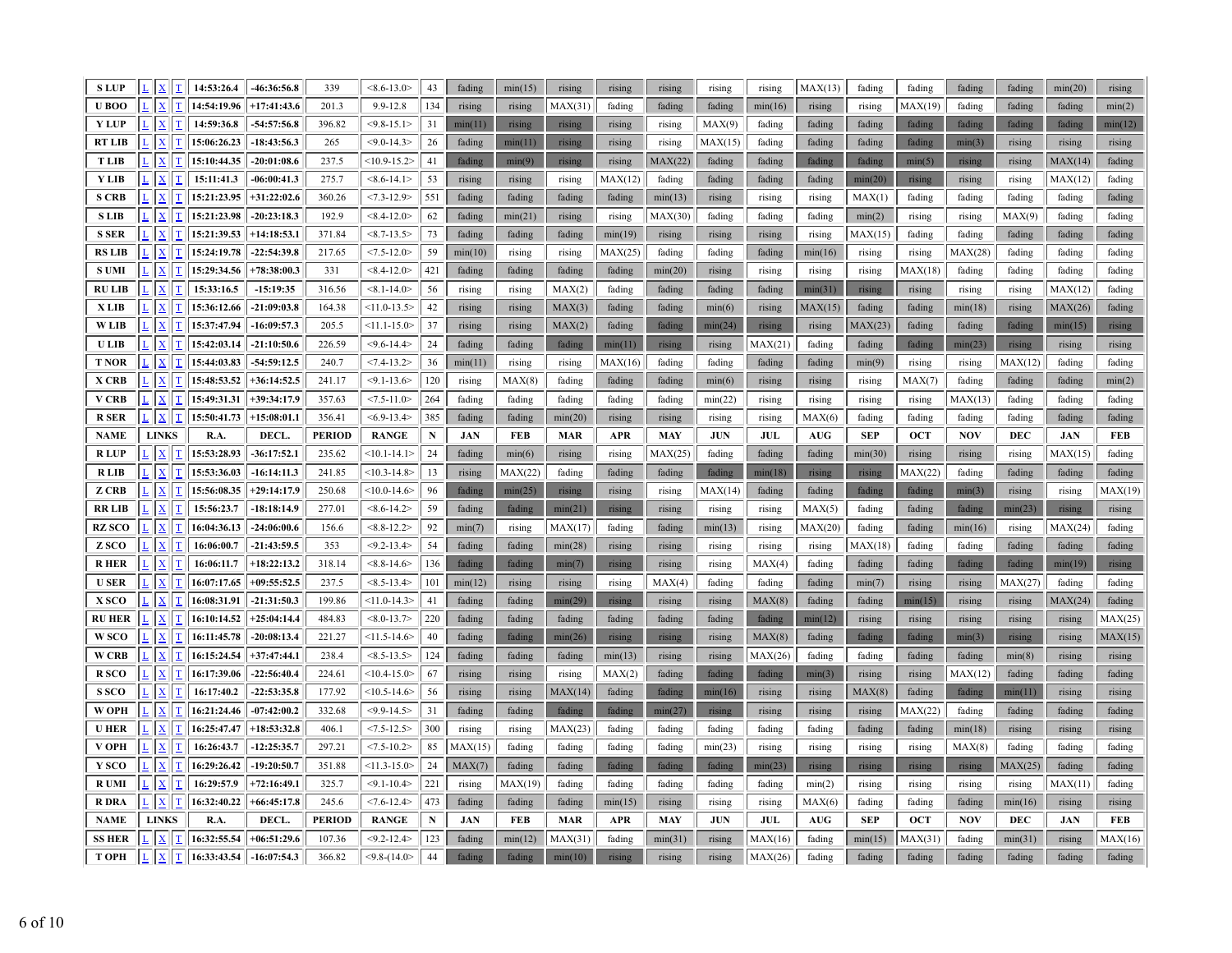| <b>S OPH</b>                  | L. | $\underline{\mathbf{X}}$                             | 16:34:15.22                | $-17:09:39.2$                  | 233.51          | $<$ 9.5-14.5>                     | 47        | min(15)           | rising           | rising           | MAX(28)           | fading           | fading           | fading           | fading           | min(6)            | rising           | rising           | MAX(17)          | fading             | fading           |
|-------------------------------|----|------------------------------------------------------|----------------------------|--------------------------------|-----------------|-----------------------------------|-----------|-------------------|------------------|------------------|-------------------|------------------|------------------|------------------|------------------|-------------------|------------------|------------------|------------------|--------------------|------------------|
| <b>WHER</b>                   |    | X                                                    | 16:35:12.31                | $+37:20:43$                    | 280.03          | $<8.3 - 13.5>$                    | 304       | min(13)           | rising           | rising           | rising            | MAX(23)          | fading           | fading           | fading           | fading            | min(20)          | rising           | rising           | rising             | MAX(27)          |
| <b>RR OPH</b>                 |    | x                                                    | 16:49:02.46                | 19:27:52.3                     | 292.03          | $<8.9 - 14.6$                     | 62        | rising            | rising           | rising           | MAX(27)           | fading           | fading           | fading           | fading           | fading            | min(13)          | rising           | rising           | rising             | MAX(13)          |
| <b>SHER</b>                   |    | X                                                    | 16:51:53.92                | +14:56:30.6                    | 307.28          | $< 7.6 - 12.6$                    | 227       | MAX(17)           | fading           | fading           | fading            | fading           | min(29)          | rising           | rising           | rising            | rising           | MAX(20)          | fading           | fading             | fading           |
| <b>RS SCO</b>                 |    | $\overline{\mathbf{X}}$                              | 16:55:37.81                | 45:06:10.8                     | 319.91          | $< 7.0 - 12.2$                    | 103       | min(20)           | rising           | rising           | rising            | rising           | MAX(3)           | fading           | fading           | fading            | fading           | fading           | min(6)           | rising             | rising           |
| <b>RRSCO</b>                  |    | $\overline{\mathbf{X}}$                              | 16:56:37.84                | $-30:34:48.2$                  | 281.45          | $< 5.9 - 11.8 >$                  | 140       | fading            | fading           | min(20)          | rising            | rising           | rising           | rising           | MAX(3)           | fading            | fading           | fading           | min(27)          | rising             | rising           |
| <b>SS OPH</b>                 |    | x                                                    | 16:57:50.98                | $-02:45:42.4$                  | 180.64          | $< 8.7 - 13.5 >$                  | 48        | min(9)            | rising           | rising           | MAX(15)           | fading           | fading           | min(8)           | rising           | rising            | MAX(12)          | fading           | fading           | min(5)             | rising           |
| <b>RV HER</b>                 |    | $\overline{\mathbf{X}}$                              | 17:00:33.24                | $+31:13:24$                    | 205.23          | $<10.1 - 14.8>$                   | 114       | rising            | MAX(8)           | fading           | fading            | fading           | min(1)           | rising           | rising           | MAX(1)            | fading           | fading           | min(23)          | rising             | rising           |
| <b>RT SCO</b>                 |    | $\mathbf X$                                          | 17:03:32.56                | 36:55:13.6                     | 449.04          | $<\,8.2$ > -14.6                  | 25        | fading            | fading           | fading           | fading            | fading           | fading           | fading           | fading           | min(18)           | rising           | rising           | rising           | rising             | rising           |
| <b>ROPH</b>                   |    | X                                                    | 17:07:45.82                | $-16:05:34.1$                  | 306.5           | $< 7.6 - 13.3$                    | 109       | rising            | rising           | rising           | MAX(29)           | fading           | fading           | fading           | fading           | fading            | min(6)           | rising           | rising           | rising             | rising           |
| <b>RT HER</b>                 |    | $\overline{\mathbf{X}}$                              | 17:10:48.01                | $+27:03:59.1$                  | 298.08          | $<$ 9.4-15.0>                     | 33        | rising            | MAX(18)          | fading           | fading            | fading           | fading           | fading           | min(14)          | rising            | rising           | rising           | MAX(13)          | fading             | fading           |
| <b>RW SCO</b>                 |    | $\bar{\mathbf{x}}$                                   | 17:14:51.67                | $-33:25:54.5$                  | 388.45          | $< 9.6 > -15.0$                   | $24\,$    | fading            | fading           | fading           | fading            | fading           | fading           | min(31)          | rising           | rising            | rising           | rising           | rising           | MAX(5)             | fading           |
| Z OPH                         |    | $\bf{X}$                                             | 17:19:32.11                | $+01:30:54.2$                  | 348.7           | $< 8.1 - 12.7$                    | 120       | fading            | fading           | fading           | fading            | min(30)          | rising           | rising           | rising           | rising            | MAX(20)          | fading           | fading           | fading             | fading           |
| <b>RS HER</b>                 |    | $\overline{\text{X}}$                                | 17:21:42.35                | $+22:55:15.9$                  | 219.7           | $<7.9 - 12.5$                     | 361       | min(9)            | rising           | rising           | MAX(30)           | fading           | fading           | fading           | min(16)          | rising            | rising           | rising           | MAX(5)           | fading             | fading           |
| <b>RU OPH</b>                 |    | X                                                    | 17:32:52.63                | $+09:25:24.8$                  | 202.29          | $< 9.3 - 13.8$                    | 39        | min(21)           | rising           | rising           | MAX(29)           | fading           | fading           | fading           | min(12)          | rising            | rising           | MAX(18)          | fading           | fading             | fading           |
| <b>RUSCO</b>                  |    | $\overline{\mathbf{X}}$                              | 17:42:25.21                | 43:45:01.2                     | 370.75          | $< 9.0 - 13.0$                    | 28        | MAX(29)           | fading           | fading           | fading            | fading           | fading           | min(26)          | rising           | rising            | rising           | rising           | rising           | rising             | MAX(4)           |
| <b>SV SCO</b>                 |    | $\mathbf{x}$                                         | 17:48:19.99                | 35:42:04.7                     | 262             | $<$ 9.8-14.8>                     | 33        | rising            | rising           | rising           | MAX(1)            | fading           | fading           | fading           | min(13)          | rising            | rising           | rising           | MAX(19)          | fading             | fading           |
| <b>W PAV</b>                  |    | $\mathbf X$                                          | 17:50:26.94                | $-62:24:33$                    | 283.35          | $<$ 9.0-14.1>                     | 11        | min(23)           | rising           | rising           | rising            | MAX(18)          | fading           | fading           | fading           | fading            | fading           | min(3)           | rising           | rising             | MAX(26)          |
| <b>NAME</b>                   |    | <b>LINKS</b>                                         | R.A.                       | DECL.                          | <b>PERIOD</b>   | <b>RANGE</b>                      | ${\bf N}$ | <b>JAN</b>        | <b>FEB</b>       | <b>MAR</b>       | <b>APR</b>        | <b>MAY</b>       | <b>JUN</b>       | <b>JUL</b>       | <b>AUG</b>       | <b>SEP</b>        | <b>OCT</b>       | <b>NOV</b>       | DEC              | <b>JAN</b>         | FEB              |
| <b>U ARA</b>                  |    | $\mathbf X$                                          | 17:53:37.61                | $-51:41:14.3$                  | 225.21          | $<8.4 - 13.6$                     | 31        | rising            | MAX(20)          | fading           | fading            | fading           | min(15)          | rising           | rising           | rising            | MAX(3)           | fading           | fading           | min(27)            | rising           |
| <b>T DRA</b>                  |    | $\overline{\mathbf{X}}$                              | 17:56:23.31                | $+58:13:06.2$                  | 421.62          | $<$ 9.6-12.3>                     | 47        | fading            | fading           | fading           | fading            | fading           | fading           | fading           | min(15)          | rising            | rising           | rising           | rising           | rising             | MAX(7)           |
| <b>RT OPH</b>                 |    | X                                                    | 17:56:32.04                | $+11:10:10$                    | 426.34          | $<$ 9.6-15.1>                     | 29        | rising            | rising           | MAX(18)          | fading            | fading           | fading           | fading           | fading           | fading            | fading           | fading           | min(15)          | rising             | rising           |
|                               |    |                                                      |                            |                                |                 |                                   |           |                   |                  |                  |                   |                  |                  |                  |                  |                   |                  |                  |                  |                    |                  |
| V DRA                         |    | X                                                    | 17:58:14.52                | $+54:52:18$                    | 278.33          | $<$ 9.9-14.2>                     | 45        | rising            | rising           | MAX(25)          | fading            | fading           | fading           | fading           | min(10)          | rising            | rising           | rising           | MAX(29)          | fading             | fading           |
| <b>RY HER</b>                 |    | $\mathbf{x}$                                         | 17:59:44.77                | $+19:28:53.6$                  | 221.47          | $< 9.0 - 13.8$                    | 99        | rising            | MAX(14)          | fading           | fading            | fading           | min(26)          | rising           | rising           | MAX(24)           | fading           | fading           | fading           | fading             | min(3)           |
| <b>WDRA</b>                   |    | х                                                    | 18:05:34.66                | $+65:57:21.8$                  | 278.6           | $<$ 9.6-14.4>                     | 123       | fading            | min(18)          | rising           | rising            | rising           | rising           | MAX(17)          | fading           | fading            | fading           | min(23)          | rising           | rising             | rising           |
| X DRA                         |    | $\overline{\mathbf{X}}$                              | 18:06:52.22                | $+66:09:19.5$                  | 257.33          | $<11.0 - 14.7$                    | 53        | fading            | min(11)          | rising           | rising            | rising           | MAX(7)           | fading           | fading           | fading            | min(27)          | rising           | rising           | rising             | MAX(20)          |
| <b>SOCT</b>                   |    | $\overline{\mathbf{X}}$                              | 18:08:44.49                | $-86:47:55.6$                  | 259             | $< 8.4 - 13.5$                    | 14        | min(1)            | rising           | rising           | MAX(25)           | fading           | fading           | fading           | fading           | min(17)           | rising           | rising           | rising           | MAX(9)             | fading           |
| <b>THER</b>                   |    | X                                                    | 18:09:06.2                 | $+31:01:16.2$                  | 164.98          | $< 8.0 - 12.8 >$                  | 471       | MAX(1)            | fading           | fading           | min(4)            | rising           | MAX(15)          | fading           | fading           | min(16)           | rising           | MAX(27)          | fading           | fading             | min(28)          |
| <b>R</b> PAV                  |    | $\overline{\mathbf{X}}$                              | 18:12:52.96                | $-63:36:57.3$                  | 229.46          | $<8.5 - 13.0$                     | 26        | fading            | min(25)          | rising           | rising            | rising           | MAX(15)          | fading           | fading           | fading            | min(13)          | rising           | rising           | MAX(31)            | fading           |
| TV HER                        |    | $\overline{\mathbf{X}}$                              | 18:14:40.55                | +31:49:09.5                    | 304.28          | $<$ 9.7-14.5>                     | 109       | fading            | min(15)          | rising           | rising            | MAX(27)          | fading           | fading           | fading           | fading            | fading           | fading           | min(17)          | rising             | rising           |
| <b>W LYR</b>                  |    | $\overline{\mathbf{X}}$                              | 18:14:55.87                | $+36:40:13.1$                  | 197.88          | $<7.9-12.2>$                      | 426       | rising            | MAX(9)           | fading           | fading            | min(22)          | rising           | rising           | MAX(26)          | fading            | fading           | fading           | min(6)           | rising             | rising           |
| <b>RY OPH</b>                 |    | $\mathbf x$                                          | 18:16:36.94                | $+03:41:35.3$                  | 150.41          | $<8.2 - 13.2>$                    | 130       | fading            | min(12)          | rising           | MAX(22)           | fading           | fading           | min(12)          | rising           | MAX(20)           | fading           | fading           | min(10)          | rising             | MAX(17)          |
| <b>SV HER</b>                 |    | X                                                    | 18:26:23.08                | $+25:01:33$                    | 238.99          | $<$ 9.8-14.4>                     | 41        | fading            | min(20)          | rising           | rising            | rising           | MAX(8)           | fading           | fading           | fading            | min(17)          | rising           | rising           | rising             | MAX(2)           |
| <b>RV SGR</b>                 |    | $\overline{\mathbf{X}}$                              | 18:27:56.08                | $-33:19:29.3$                  | 315.85          | $< 7.8 - 14.1 >$                  | 42        | MAX(16)           | fading           | fading           | fading            | fading           | fading           | min(4)           | rising           | rising            | rising           | MAX(28)          | fading           | fading             | fading           |
| <b>T SER</b>                  |    | $\underline{X}$                                      | 18:28:48.73                | $+06:17:52.6$                  | 338.12          | $<9.7 - 15.0$                     | 28        | rising            | rising           | MAX(29)          | fading            | fading           | fading           | fading           | fading           | min(17)           | rising           | rising           | rising           | rising             | rising           |
| <b>SV DRA</b>                 |    | $\overline{\mathbf{X}}$                              | 18:33:38.41                | $+49:22:19.8$                  | 256.24          | $<$ 9.7-14.3>                     | 52        | min(22)           | rising           | rising           | rising            | MAX(29)          | fading           | fading           | fading           | fading            | min(5)           | rising           | rising           | rising             | MAX(9)           |
| <b>RZ HER</b>                 |    | $\underline{\textbf{X}}$                             | 18:36:47.01                | $+26:02:57.3$                  | 329.05          | $<$ 9.5-14.9>                     | 40        | fading            | fading           | fading           | fading            | fading           | min(5)           | rising           | rising           | rising            | rising           | MAX(6)           | fading           | fading             | fading           |
| X OPH                         |    | $\underline{\mathbf{X}}$                             | 18:38:21.13                | $+08:50:02.7$                  | 328.85          | $<6.8-8.8>$                       | 565       | fading            | min(9)           | rising           | rising            | rising           | rising           | MAX(27)          | fading           | fading            | fading           | fading           | fading           | min(4)             | rising           |
| <b>RY LYR</b>                 |    | $\underline{\mathbf{X}}$                             | 18:44:52.1                 | $+34:40:33.3$                  | 325.79          | $<$ 9.8-14.7>                     | 64        | rising            | rising           | rising           | MAX(15)           | fading           | fading           | fading           | fading           | fading            | min(27)          | rising           | rising           | rising             | rising           |
| <b>NAME</b>                   |    | <b>LINKS</b>                                         | R.A.                       | DECL.                          | <b>PERIOD</b>   | <b>RANGE</b>                      | ${\bf N}$ | <b>JAN</b>        | <b>FEB</b>       | <b>MAR</b>       | <b>APR</b>        | <b>MAY</b>       | <b>JUN</b>       | <b>JUL</b>       | <b>AUG</b>       | <b>SEP</b>        | <b>OCT</b>       | <b>NOV</b>       | <b>DEC</b>       | <b>JAN</b>         | <b>FEB</b>       |
| <b>RW LYR</b>                 |    | X                                                    | 18:45:10.11                | +43:38:07.5                    | 503.75          | $<11.3 - 15.6$                    | 21        | fading            | fading           | fading           | fading            | fading           | fading           | fading           | min(29)          | rising            | rising           | rising           | rising           | rising             | rising           |
| <b>RX LYR</b><br><b>Z LYR</b> |    | $\underline{\mathbf{X}}$<br>$\underline{\mathbf{X}}$ | 18:54:10.01<br>18:59:36.79 | $+32:49:51.2$<br>$+34:57:16.3$ | 247.82<br>291.7 | $<11.9-(15.5)$<br>$<10.1 - 14.8>$ | 98<br>46  | min(23)<br>rising | rising<br>rising | rising<br>rising | rising<br>MAX(15) | MAX(8)<br>fading | fading<br>fading | fading<br>fading | fading<br>fading | min(28)<br>min(7) | rising<br>rising | rising<br>rising | rising<br>rising | MAX(11)<br>MAX(31) | fading<br>fading |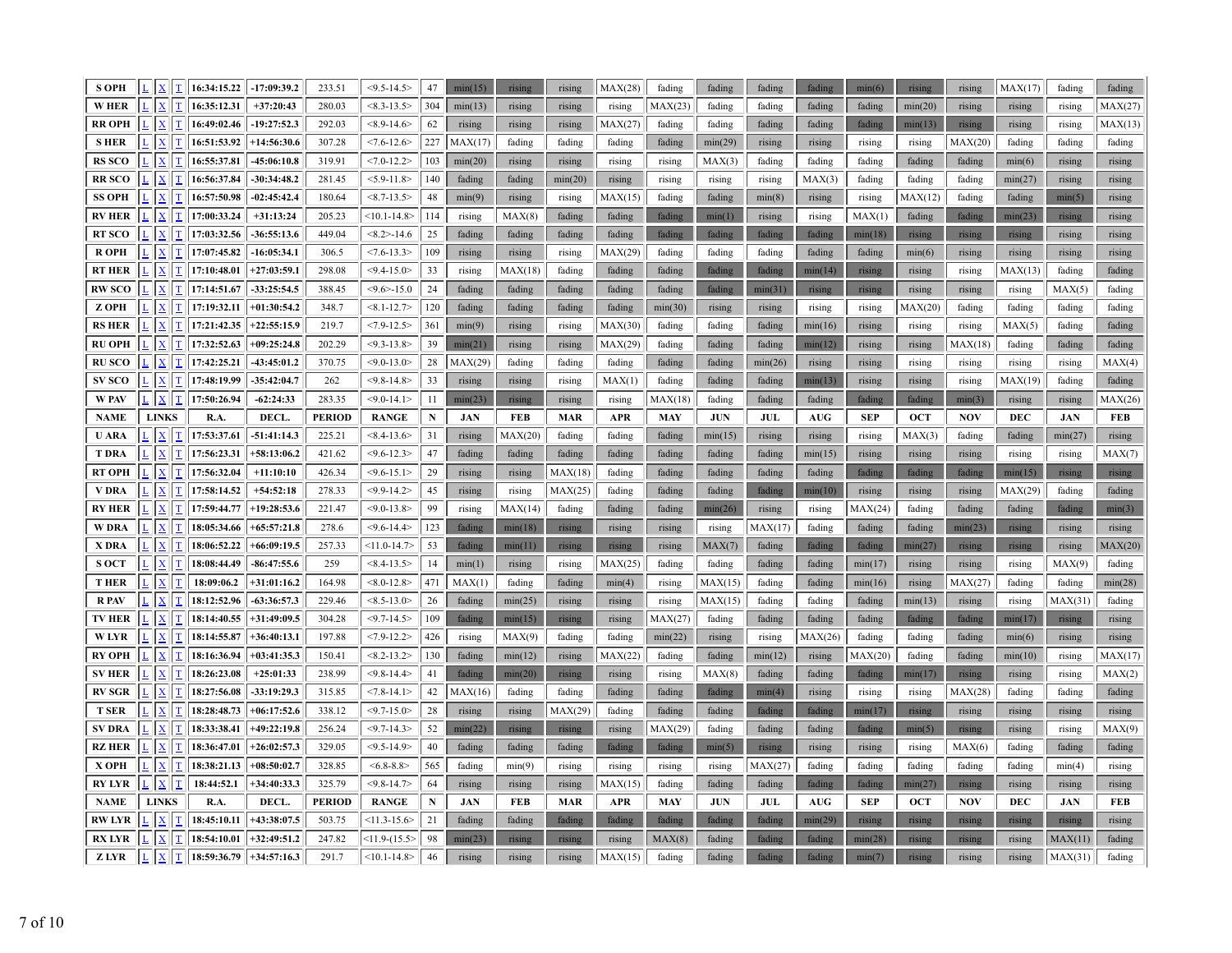| RT LYR         |                                          | $L$ $X$ $T$ 19:01:14.88 +37:31:19.9 |               | 253.7         | $<10.1 - 14.6$   | 53        | min(6)     | rising  | rising     | MAX(29)    | fading     | fading     | fading  | fading     | min(16)    | rising     | rising     | rising     | MAX(7)     | fading     |
|----------------|------------------------------------------|-------------------------------------|---------------|---------------|------------------|-----------|------------|---------|------------|------------|------------|------------|---------|------------|------------|------------|------------|------------|------------|------------|
| <b>ST SGR</b>  | $\sqrt{\frac{X}{\Delta}}$<br>$\mathbf T$ | 19:01:29.22                         | $-12:45:33.9$ | 395.12        | $<$ 9.0-15.2>    | 27        | fading     | fading  | fading     | fading     | fading     | min(13)    | rising  | rising     | rising     | rising     | rising     | MAX(1)     | fading     | fading     |
| R AOL          | $\mathbf{X}$<br>$\mathbf T$              | 19:06:22.24                         | $+08:13:48$   | 280           | $< 6.1 - 11.5$   | 499       | rising     | MAX(21) | fading     | fading     | fading     | fading     | min(12) | rising     | rising     | rising     | MAX(28)    | fading     | fading     | fading     |
| <b>VLYR</b>    | $\mathbf{x}$<br>$\mathbf T$              | 19:09:04.54                         | $+29:39:29.6$ | 373.53        | $<$ 9.7-14.8>    | 61        | fading     | fading  | min(21)    | rising     | rising     | rising     | MAX(25) | fading     | fading     | fading     | fading     | fading     | fading     | fading     |
| <b>U DRA</b>   | $\sqrt{X}$<br>ΙI                         | 19:10:00.64                         | $+67:16:36.5$ | 316.13        | $< 9.5 - 13.8$   | 75        | fading     | min(8)  | rising     | rising     | rising     | rising     | MAX(10) | fading     | fading     | fading     | fading     | min(21)    | rising     | rising     |
| <b>RU LYR</b>  | $\mathbf{X}$<br>$\mathbf{T}$             | 19:12:21.24                         | $+41:18:13.5$ | 371.84        | $<10.6 - 15.1>$  | 16        | fading     | fading  | fading     | fading     | min(3)     | rising     | rising  | rising     | rising     | MAX(14)    | fading     | fading     | fading     | fading     |
| <b>RS LYR</b>  | $ \mathbf{X} $<br>$\mathbf T$            | 19:13:01.32                         | $+33:24:49.1$ | 301.41        | $<10.2 - 15.0>$  | 30        | fading     | min(10) | rising     | rising     | rising     | rising     | MAX(5)  | fading     | fading     | fading     | fading     | min(9)     | rising     | rising     |
| <b>SLYR</b>    | $\underline{\text{T}}$<br>$\mathbf{X}$   | 19:13:11.8                          | $+26:00:28.2$ | 438.4         | $<10.8 - 15.2>$  | 34        | fading     | fading  | min(23)    | rising     | rising     | rising     | rising  | rising     | MAX(10)    | fading     | fading     | fading     | fading     | fading     |
| <b>RX SGR</b>  | $\mathbf{X}$<br>ΙT                       | 19:14:32.64                         | $-18:48:42.9$ | 335.23        | $<$ 9.7-13.8>    | 55        | rising     | rising  | rising     | rising     | MAX(21)    | fading     | fading  | fading     | fading     | fading     | min(5)     | rising     | rising     | rising     |
| W AQL          | $\mathbf{X}$<br>T                        | 19:15:23.38                         | $-07:02:50.3$ | 490.43        | $<8.3 - 14.0$    | 63        | fading     | fading  | fading     | fading     | fading     | fading     | min(16) | rising     | rising     | rising     | rising     | rising     | MAX(17)    | fading     |
| <b>T SGR</b>   | $ \mathbf{X} $<br>T                      | 19:16:14.44                         | $-16:58:17.1$ | 394.66        | $< 8.0 - 12.6$   | 96        | fading     | fading  | fading     | fading     | fading     | min(27)    | rising  | rising     | rising     | rising     | rising     | rising     | MAX(12)    | fading     |
| <b>R</b> SGR   | $\mathbf{X}$<br>$\mathbf T$              | 19:16:41.8                          | $-19:18:27.6$ | 269.84        | $<7.3 - 12.5$    | 119       | rising     | rising  | rising     | MAX(23)    | fading     | fading     | fading  | fading     | min(23)    | rising     | rising     | rising     | MAX(18)    | fading     |
| <b>TY SGR</b>  | $\vert x \vert$<br>$\mathbf T$           | 19:17:42.82                         | $-23:56:24.6$ | 325.41        | $<9.8 - 15.0$    | 43        | rising     | MAX(4)  | fading     | fading     | fading     | fading     | fading  | min(8)     | rising     | rising     | rising     | MAX(27)    | fading     | fading     |
| <b>S SGR</b>   | $\mathbf{X}$<br>$\mathbf T$              | 19:19:25.91                         | $-19:01:24.4$ | 230.64        | $<10.2 - 14.8>$  | 65        | fading     | fading  | fading     | min(10)    | rising     | rising     | MAX(23) | fading     | fading     | fading     | min(26)    | rising     | rising     | rising     |
| Z SGR          | $\sqrt{\frac{1}{2}}$<br>$\mathbf T$      | 19:19:43.21                         | $-20:55:34.7$ | 450.41        | $<8.6 - 16.0$    | 46        | fading     | fading  | min(11)    | rising     | rising     | rising     | rising  | rising     | rising     | MAX(5)     | fading     | fading     | fading     | fading     |
| SW SGR         | $\boxed{\mathbf{X}}$<br>II               | 19:19:52.45                         | $-31:42:53.8$ | 289.9         | $<10.0-(13.4>$   | $22\,$    | rising     | rising  | rising     | MAX(8)     | fading     | fading     | fading  | min(24)    | rising     | rising     | rising     | rising     | MAX(23)    | fading     |
| <b>ULYR</b>    | $\mathbf{X}$ $\mathbf{T}$                | 19:20:09.15                         | $+37:52:36$   | 451.72        | $<$ 9.5-12.0 $>$ | 111       | fading     | fading  | fading     | fading     | min(16)    | rising     | rising  | rising     | rising     | rising     | rising     | rising     | MAX(19)    | fading     |
| <b>NAME</b>    | <b>LINKS</b>                             | R.A.                                | DECL.         | <b>PERIOD</b> | <b>RANGE</b>     | ${\bf N}$ | <b>JAN</b> | FEB     | <b>MAR</b> | <b>APR</b> | <b>MAY</b> | <b>JUN</b> | JUL     | <b>AUG</b> | <b>SEP</b> | <b>OCT</b> | <b>NOV</b> | <b>DEC</b> | <b>JAN</b> | <b>FEB</b> |
| TY CYG         | $\sqrt{\mathbf{x}}$<br>$\mathbf T$       | 19:33:51.89                         | $+28:19:43.7$ | 349           | $< 9.5 - 14.6$   | 50        | rising     | rising  | MAX(13)    | fading     | fading     | fading     | fading  | fading     | min(4)     | rising     | rising     | rising     | rising     | MAX(25)    |
| <b>RCYG</b>    | $\sqrt{\frac{X}{\Delta}}$<br>$\vert$ T   | 19:36:49.38                         | $+50:11:59.4$ | 426.45        | $< 7.5 - 13.9$   | 629       | fading     | fading  | fading     | fading     | fading     | min(14)    | rising  | rising     | rising     | rising     | MAX(10)    | fading     | fading     | fading     |
| RT AQL         | $\mathbf{x}$<br>$\mathbf{T}$             | 19:38:01.6                          | $+11:43:18.1$ | 327.11        | $< 8.4 - 14.0$   | 70        | rising     | rising  | MAX(8)     | fading     | fading     | fading     | fading  | fading     | min(25)    | rising     | rising     | rising     | MAX(29)    | fading     |
| <b>RV AQL</b>  | $ \mathbf{X} $<br>$\mathbf T$            | 19:40:43.06                         | $+09:55:51.4$ | 218.6         | $<$ 9.0-14.2>    | 53        | fading     | min(17) | rising     | rising     | MAX(31)    | fading     | fading  | fading     | min(23)    | rising     | rising     | rising     | MAX(4)     | fading     |
| <b>RT CYG</b>  | $\sqrt{ \mathbf{X}}$<br>$\mathbf{T}$     | 19:43:37.77                         | $+48:46:41.3$ | 190.28        | $< 7.3 - 11.8$   | 644       | min(10)    | rising  | MAX(27)    | fading     | fading     | fading     | min(19) | rising     | rising     | MAX(4)     | fading     | fading     | min(26)    | rising     |
| TU CYG         | $ \mathbf{x} $<br>ΙI                     | 19:46:10.66                         | +49:04:24.4   | 219.44        | $<$ 9.4-14.2>    | 176       | fading     | fading  | min(11)    | rising     | rising     | MAX(24)    | fading  | fading     | fading     | min(17)    | rising     | rising     | MAX(30)    | fading     |
| <b>KHI CYG</b> | $\mathbf{X}$<br>$\mathbf T$              | 19:50:33.91                         | $+32:54:50.6$ | 408.05        | $< 5.2 - 13.4$   | 1232      | min(6)     | rising  | rising     | rising     | rising     | MAX(25)    | fading  | fading     | fading     | fading     | fading     | fading     | fading     | min(18)    |
| <b>T PAV</b>   | $\mathbf{X}$<br>$\mathbf T$              | 19:50:43.48                         | $-71:46:17.2$ | 243.62        | $< 8.0 - 13.8 >$ | 34        | rising     | MAX(26) | fading     | fading     | fading     | fading     | min(19) | rising     | rising     | MAX(27)    | fading     | fading     | fading     | fading     |
| X AQL          | $\sqrt{\frac{1}{2}}$<br>$\mathbf T$      | 19:51:29.8                          | $+04:27:51.6$ | 347.04        | $<8.9 - 14.9$    | 40        | MAX(18)    | fading  | fading     | fading     | fading     | fading     | min(22) | rising     | rising     | rising     | rising     | MAX(31)    | fading     | fading     |
| <b>S PAV</b>   | $\mathbf{X}$<br>$\mathbf T$              | 19:55:13.96                         | 59:11:44.3    | 380.86        | $<7.2 - 9.3>$    | 82        | rising     | MAX(4)  | fading     | fading     | fading     | fading     | fading  | min(26)    | rising     | rising     | rising     | rising     | rising     | MAX(20)    |
| <b>RR SGR</b>  | $\mathbf{X}$                             | 19:55:56.42                         | $-29:11:24.1$ | 336.33        | $< 6.8 - 13.2$   | 82        | fading     | min(7)  | rising     | rising     | rising     | MAX(19     | fading  | fading     | fading     | fading     | fading     | fading     | min(10)    | rising     |
| <b>RRAOL</b>   | $\mathbf{X}$<br>$\mathbf T$              | 19:57:36.06                         | $-01:53:11.2$ | 394.78        | $<0.0-13.9$      | 25        | fading     | min(11) | rising     | rising     | rising     | rising     | MAX(9)  | fading     | fading     | fading     | fading     | fading     | fading     | fading     |
| <b>RUSGR</b>   | $ \mathbf{x} $<br>IΙ                     | 19:58:42.87                         | -41:50:57.9   | 240.49        | $<7.2 - 12.8$    | 66        | fading     | min(16) | rising     | rising     | rising     | MAX(5)     | fading  | fading     | fading     | min(15)    | rising     | rising     | rising     | MAX(1)     |
| <b>RS AQL</b>  | $\mathbf{x}$<br>ΙI                       | 19:59:06.58                         | $-07:53:02.5$ | 410.12        | $<$ 9.7-15.2>    | 35        | fading     | min(15) | rising     | rising     | rising     | rising     | rising  | rising     | MAX(9)     | fading     | fading     | fading     | fading     | fading     |
| Z CYG          | $\mathbf{X}$<br>$\mathbf T$              | 20:01:27.46                         | $+50:02:32.6$ | 263.69        | $<8.7 - 13.3>$   | 225       | rising     | rising  | MAX(22)    | fading     | fading     | fading     | fading  | min(14)    | rising     | rising     | rising     | MAX(10)    | fading     | fading     |
| <b>S CYG</b>   | $\vert x \vert$<br>$\mathbf{T}$          | 20:05:29.96                         | $+57:59:08.7$ | 322.93        | $<10.3 - 16.0$   | 45        | rising     | rising  | MAX(25)    | fading     | fading     | fading     | fading  | fading     | min(18)    | rising     | rising     | rising     | rising     | MAX(11)    |
| SY AQL         | $ \mathbf{x} $<br>T                      | 20:07:05.4                          | $+12:57:06.3$ | 355.92        | $<$ 9.5-14.4>    | 61        | fading     | fading  | fading     | fading     | min(4)     | rising     | rising  | rising     | MAX(18)    | fading     | fading     | fading     | fading     | fading     |
| <b>RCAP</b>    | $\overline{\mathbf{x}}$<br>ΙT            | 20:11:18.34                         | $-14:16:03.3$ | 345.13        | $<10.6 - 13.6$   | 39        | fading     | fading  | fading     | fading     | min(4)     | rising     | rising  | rising     | rising     | MAX(5)     | fading     | fading     | fading     | fading     |
| S AOL          | $\mathbf{X}$<br>ΙI                       | 20:11:37.47                         | $+15:37:14.5$ | 146.45        | $<8.9 - 12.4$    | 145       | fading     | min(3)  | rising     | MAX(17)    | fading     | min(29)    | rising  | rising     | MAX(11)    | fading     | min(23)    | rising     | rising     | MAX(4)     |
| <b>RU AQL</b>  | $\sqrt{ \mathbf{X} }$<br> T              | 20:12:44.82                         | $+12:59:41.2$ | 274.24        | $<$ 9.4-14.0 $>$ | 52        | rising     | rising  | rising     | MAX(6)     | fading     | fading     | fading  | fading     | min(15)    | rising     | rising     | rising     | MAX(5)     | fading     |
| <b>NAME</b>    | <b>LINKS</b>                             | R.A.                                | DECL.         | <b>PERIOD</b> | <b>RANGE</b>     | ${\bf N}$ | <b>JAN</b> | FEB     | <b>MAR</b> | <b>APR</b> | <b>MAY</b> | <b>JUN</b> | JUL     | <b>AUG</b> | <b>SEP</b> | <b>OCT</b> | <b>NOV</b> | <b>DEC</b> | <b>JAN</b> | <b>FEB</b> |
| <b>RS CYG</b>  | $\overline{\mathbf{x}}$<br>$\mathbf T$   | 20:13:23.65                         | $+38:43:44.5$ | 417.39        | $<7.2 - 9.0$     | 455       | fading     | fading  | fading     | fading     | min(6)     | rising     | rising  | rising     | rising     | rising     | rising     | MAX(12)    | fading     | fading     |
| W CAP          | $\mathbf{X}$<br>$\overline{1}$           | 20:14:29                            | $-21:58:45$   | 209.67        | $<11.7 - 14.8$   | 28        | min(4)     | rising  | rising     | MAX(25)    | fading     | fading     | fading  | min(1)     | rising     | rising     | MAX(20)    | fading     | fading     | min(27)    |
| <b>R</b> TEL   | $\mathbf{X}$<br>$ \mathbf{T} $           | 20:14:45.11                         | -46:58:54.9   | 461.88        | $<8.6 - 14.8$    | 32        | rising     | MAX(14) | fading     | fading     | fading     | fading     | fading  | fading     | fading     | fading     | min(6)     | rising     | rising     | rising     |
| <b>RDEL</b>    | $L$ $X$ $T$                              | 20:14:55.14                         | $+09:05:21$   | 285.07        | $<8.3 - 13.3>$   | 111       | fading     | fading  | fading     | min(29)    | rising     | rising     | rising  | rising     | MAX(7)     | fading     | fading     | fading     | fading     | min(8)     |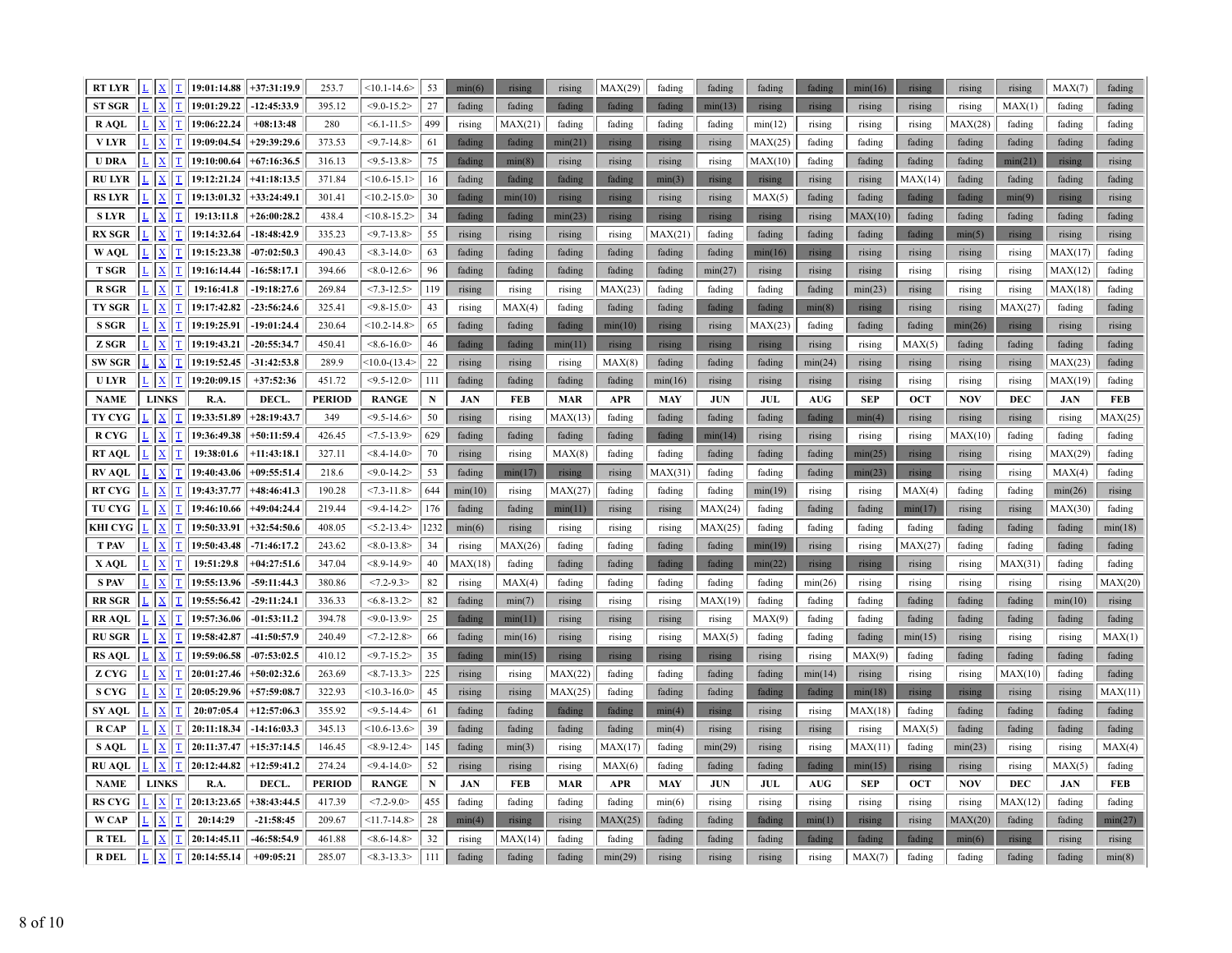| Z AQL                 |              | $L$   $X$                |                          | $T$ 20:15:11.03                                               | $-06:09:03.8$                  | 129.22           | $< 9.0 - 13.9$                     | 41        | rising            | MAX(5)            | fading           | min(8)           | rising            | MAX(14)          | fading           | min(15)            | rising           | MAX(22)          | fading            | min(23)          | rising           | MAX(28)           |
|-----------------------|--------------|--------------------------|--------------------------|---------------------------------------------------------------|--------------------------------|------------------|------------------------------------|-----------|-------------------|-------------------|------------------|------------------|-------------------|------------------|------------------|--------------------|------------------|------------------|-------------------|------------------|------------------|-------------------|
| <b>SX CYG</b>         |              | $\mathbf X$              | $\bar{\rm T}$            | 20:15:33.52                                                   | $+31:04:20.1$                  | 411.02           | $< 9.0 - 14.3$                     | 40        | min(23)           | rising            | rising           | rising           | rising            | rising           | MAX(9)           | fading             | fading           | fading           | fading            | fading           | fading           | fading            |
| <b>RT SGR</b>         |              | $\mathbf{X}$             | $\overline{\mathbf{T}}$  | 20:17:43.64                                                   | $-39:06:46$                    | 306.46           | $< 7.0 - 13.3$                     | 48        | fading            | min(25)           | rising           | rising           | rising            | rising           | MAX(18)          | fading             | fading           | fading           | fading            | min(29)          | rising           | rising            |
| WX CYG                |              | $\mathbf X$              | $\mathbf T$              | 20:18:33.26                                                   | $+37:26:59.1$                  | 410.45           | $<$ 9.7-12.6 $>$                   | 129       | rising            | rising            | rising           | rising           | rising            | MAX(14)          | fading           | fading             | fading           | fading           | fading            | fading           | min(11)          | rising            |
| <b>U CYG</b>          |              | $\mathbf{X}$             |                          | $T$ 20:19:36.59                                               | $+47:53:39$                    | 463.24           | $<7.2 - 10.7$                      | 327       | MAX(14)           | fading            | fading           | fading           | fading            | fading           | fading           | fading             | min(11)          | rising           | rising            | rising           | rising           | rising            |
| <b>U MIC</b>          |              | $\underline{\mathbf{X}}$ |                          | $T$ 20:29:15.77                                               | $-40:25:01.3$                  | 334.29           | $<8.8 - 14.0$                      | 24        | fading            | fading            | fading           | fading           | fading            | min(14)          | rising           | rising             | rising           | MAX(18)          | fading            | fading           | fading           | fading            |
| <b>ST CYG</b>         |              | $\mathbf{X}$             | $\mathbf T$              | 20:32:33.48                                                   | $+54:57:00.5$                  | 337.29           | $<$ 9.9-13.9>                      | 32        | fading            | fading            | min(2)           | rising           | rising            | rising           | rising           | MAX(24)            | fading           | fading           | fading            | fading           | fading           | min(3)            |
| <b>RU CAP</b>         |              | $\mathbf{x}$             | $\mathbf{T}$             | 20:32:34.01                                                   | $-21:41:25.5$                  | 347.37           | $<$ 9.7-15.1>                      | 26        | fading            | fading            | fading           | fading           | fading            | fading           | fading           | min(1)             | rising           | rising           | rising            | MAX(6)           | fading           | fading            |
| Z DEL                 | $\mathbf{L}$ | $\mathbf{X}$             |                          | $T$ 20:32:39.14                                               | $+17:27:03.3$                  | 304.48           | $<8.8 - 14.5>$                     | 51        | rising            | MAX(17)           | fading           | fading           | fading            | fading           | min(18)          | rising             | rising           | rising           | rising            | MAX(18)          | fading           | fading            |
| <b>RMIC</b>           |              | $\mathbf{X}$             |                          | $T$ 20:40:02.99                                               | $-28:47:31.2$                  | 138.62           | $<$ 9.2-13.4>                      | 52        | MAX(6)            | fading            | min(19)          | rising           | MAX(24)           | fading           | fading           | min(4)             | rising           | MAX(10)          | fading            | min(21)          | rising           | MAX(25)           |
| V CYG                 |              | $\underline{\mathbf{X}}$ | $\overline{\mathbf{T}}$  | 20:41:18.27                                                   | $+48:08:28.7$                  | 421.27           | $< 9.1 - 12.8$                     | 140       | fading            | fading            | fading           | fading           | min(22)           | rising           | rising           | rising             | rising           | rising           | MAX(20)           | fading           | fading           | fading            |
| Y DEL                 |              | $\mathbf X$              | $\mathbf T$              | 20:41:38.99                                                   | $+11:52:38.4$                  | 468.4            | $<$ 9.9-14.0>                      | 28        | rising            | rising            | rising           | rising           | rising            | MAX(21)          | fading           | fading             | fading           | fading           | fading            | fading           | fading           | fading            |
| <b>S DEL</b>          | ĿΙ           | $\mathbf{x}$             | $\underline{\text{T}}$   | 20:43:04.87                                                   | $+17:05:17.3$                  | 277.75           | $<8.8 - 12.0$                      | 240       | fading            | min(4)            | rising           | rising           | rising            | MAX(15)          | fading           | fading             | fading           | fading           | min(9)            | rising           | rising           | rising            |
| Y AQR                 |              | $L \mid X$               | $\mathbf{T}$             | 20:44:25.07                                                   | $-04:50:00.5$                  | 382.34           | $<$ 9.4-14.8>                      | 59        | fading            | min(19)           | rising           | rising           | rising            | rising           | MAX(17)          | fading             | fading           | fading           | fading            | fading           | fading           | fading            |
| <b>T DEL</b>          |              | $\mathbf{X}$             | $\overline{\mathbf{T}}$  | 20:45:21.04                                                   | $+16:23:55.8$                  | 332.02           | $<$ 9.3-14.8>                      | 181       | fading            | min(12)           | rising           | rising           | rising            | rising           | MAX(31)          | fading             | fading           | fading           | fading            | fading           | min(10)          | rising            |
| W AQR                 |              | X                        | $\mathbf{T}$             | 20:46:25.01                                                   | $-04:05:00.3$                  | 381.1            | $<8.9 - 14.2$                      | 59        | fading            | fading            | fading           | fading           | fading            | min(3)           | rising           | rising             | rising           | rising           | MAX(13)           | fading           | fading           | fading            |
| <b>NAME</b>           |              | <b>LINKS</b>             |                          | R.A.                                                          | DECL.                          | <b>PERIOD</b>    | <b>RANGE</b>                       | ${\bf N}$ | <b>JAN</b>        | <b>FEB</b>        | <b>MAR</b>       | <b>APR</b>       | <b>MAY</b>        | <b>JUN</b>       | JUL              | <b>AUG</b>         | <b>SEP</b>       | <b>OCT</b>       | <b>NOV</b>        | <b>DEC</b>       | <b>JAN</b>       | <b>FEB</b>        |
| <b>V DEL</b>          |              | $\underline{\mathbf{X}}$ | T                        | 20:47:46.06                                                   | $+19:20:06.2$                  | 533              | $<10.1 - 15.5>$                    | 22        | rising            | rising            | MAX(20)          | fading           | fading            | fading           | fading           | fading             | fading           | fading           | fading            | fading           | min(21)          | rising            |
| <b>U</b> CAP          |              | $\mathbf{x}$             | $\overline{\mathbf{T}}$  | 20:48:08.59                                                   | $-14:47:00.9$                  | 203.14           | $<11.1 - 14.8$                     | 22        | fading            | fading            | min(29)          | rising           | rising            | rising           | MAX(1)           | fading             | fading           | min(18)          | rising            | rising           | MAX(20)          | fading            |
| <b>TAOR</b>           |              | $\mathbf{x}$             | $\overline{\mathbf{I}}$  | 20:49:56.4                                                    | $-05:08:48$                    | 202.1            | $< 7.7 - 13.1 >$                   | 72        | rising            | MAX(11)           | fading           | fading           | min(26)           | rising           | rising           | rising             | MAX(1)           | fading           | fading            | min(14)          | rising           | rising            |
| <b>RZ CYG</b>         |              | $\overline{\mathbf{X}}$  | $\mathbf T$              | 20:51:53.19                                                   | $+47:21:20.4$                  | 275.69           | $<10.5 - 13.0$                     | 35        | fading            | min(22)           | rising           | rising           | rising            | MAX(16)          | fading           | fading             | fading           | fading           | min(24)           | rising           | rising           | rising            |
| X DEL                 |              | $\mathbf{x}$             | T                        | 20:54:54.13                                                   | $+17:38:29.9$                  | 281.04           | $<$ 9.0-14.1>                      | 154       | min(15)           | rising            | rising           | rising           | MAX(11)           | fading           | fading           | fading             | fading           | min(23)          | rising            | rising           | rising           | MAX(16)           |
| <b>UX CYG</b>         |              |                          | T                        | 20:55:05.51                                                   | $+30:24:52$                    | 565              | $<$ 9.7-14.7>                      | 19        | fading            | fading            | min(15)          | rising           | rising            | rising           | rising           | rising             | rising           | rising           | MAX(4)            | fading           | fading           | fading            |
| X CEP                 | L            | $\mathbf{X}$             | $\underline{\mathbf{T}}$ | 20:56:10.14                                                   | $+83:03:25.4$                  | 535.19           | $<$ 9.4-15.7>                      | 34        | rising            | rising            | rising           | MAX(7)           | fading            | fading           | fading           | fading             | fading           | fading           | fading            | fading           | fading           | min(14)           |
| <b>SIND</b>           |              | X                        | $\mathbf T$              | 20:56:23.27                                                   | $-54:19:26.7$                  | 399.95           | $<8.2 - 15$                        | 30        | fading            | fading            | fading           | fading           | fading            | fading           | min(9)           | rising             | rising           | rising           | rising            | MAX(22)          | fading           | fading            |
| RR CAP                | L            | $\mathbf{X}$             | $\overline{\mathbf{T}}$  | 21:02:20.77                                                   | $-27:05:14.8$                  | 277.54           | $<$ 9.3-14.5>                      | 39        | MAX(1)            | fading            | fading           | fading           | fading            | min(24)          | rising           | rising             | rising           | MAX(5)           | fading            | fading           | fading           | fading            |
| <b>R VUL</b>          |              | X                        | $\bar{\rm T}$            | 21:04:22.5                                                    | $+23:49:18$                    | 136.73           | $< 8.1 - 12.6$                     | 148       | MAX(6)            | fading            | min(10)          | rising           | MAX(23)           | fading           | min(24)          | rising             | rising           | MAX(6)           | fading            | min(8)           | rising           | MAX(20)           |
| <b>TW CYG</b>         | L            | $\mathbf{X}$             |                          | $T$ 21:05:59.69                                               | $+29:24:21.3$                  | 340.86           | $<10.0 - 14.5>$                    | 24        | rising            | MAX(26)           | fading           | fading           | fading            | fading           | fading           | fading             | min(2)           | rising           | rising            | rising           | rising           | MAX(2)            |
| V CAP                 |              | $\mathbf{X}$             |                          | $T$ 21:07:36.64                                               | $-23:55:13.5$                  | 275.72           | $<$ 9.2>-14.4                      | 43        | fading            | fading            | fading           | fading           | min(25)           | rising           | rising           | rising             | MAX(12)          | fading           | fading            | fading           | fading           | min(24)           |
| X CAP                 |              | $\mathbf{X}$             |                          | $T$   21:08:33.01                                             | $-21:20:51.7$<br>$+68:29:27.2$ | 217.94           | $<11.1 - 14.8$                     | 31<br>959 | fading            | fading            | min(23)          | rising           | rising            | rising           | MAX(4)           | fading             | fading           | min(27)          | rising            | rising           | rising           | MAX(7)            |
| <b>T CEP</b><br>Z CAP |              | $\mathbf{X}$<br>L  X     |                          | $T$ 21:09:31.78<br>$\boxed{\underline{\text{T}}}$ 21:10:37.51 | $-16:10:25.2$                  | 388.14<br>181.48 | $< 6.0 - 10.3$<br>$<$ 9.5-14.0 $>$ | 29        | rising            | rising            | rising           | MAX(7)           | fading<br>min(24) | fading           | fading           | fading             | min(23)          | rising           | rising            | rising           | rising           | rising            |
| <b>RS AQR</b>         |              | $\mathbf{X}$             |                          | $\boxed{\underline{T}}$ 21:10:58.12                           | $-04:01:40.1$                  | 214.62           | $<10.0 - 14.0>$                    | 37        | rising<br>min(25) | MAX(28)<br>rising | fading<br>rising | fading<br>rising | MAX(7)            | rising<br>fading | rising<br>fading | MAX(29)<br>min(27) | fading<br>rising | fading<br>rising | min(21)<br>rising | rising<br>MAX(7) | rising<br>fading | MAX(26)<br>fading |
| <b>REOU</b>           |              | $\underline{\mathbf{X}}$ | $\overline{\mathbf{T}}$  | 21:13:11.48                                                   | $+12:48:06.1$                  | 260.76           | $<$ 9.3-14.5>                      | 77        | rising            | rising            | rising           | MAX(22)          | fading            | fading           | fading           | fading             | min(15)          | rising           | rising            | rising           | MAX(8)           | fading            |
| <b>RRAOR</b>          |              | $\mathbf X$              | $\mathbf T$              | 21:15:01.27                                                   | $-02:53:45.2$                  | 182.45           | $<$ 9.5-13.9>                      | 45        | rising            | MAX(14)           | fading           | fading           | fading            | min(6)           | rising           | MAX(16)            | fading           | fading           | fading            | min(6)           | rising           | MAX(14)           |
| X PEG                 |              | $\mathbf{X}$             |                          | $T$ 21:20:59.84                                               | $+14:27:00.3$                  | 201.2            | $< 9.4 - 13.8$                     | 75        | rising            | MAX(23)           | fading           | fading           | min(24)           | rising           | rising           | rising             | MAX(12)          | fading           | fading            | min(11)          | rising           | rising            |
| <b>T CAP</b>          |              | L  X                     | $ \mathbf{T} $           | 21:22:00.82                                                   | $-15:09:33$                    | 269.28           | $<9.5 - 13.9$                      | 52        | fading            | fading            | min(14)          | rising           | rising            | rising           | MAX(27)          | fading             | fading           | fading           | fading            | min(9)           | rising           | rising            |
| <b>NAME</b>           |              | <b>LINKS</b>             |                          | R.A.                                                          | DECL.                          | <b>PERIOD</b>    | <b>RANGE</b>                       | ${\bf N}$ | <b>JAN</b>        | <b>FEB</b>        | <b>MAR</b>       | <b>APR</b>       | <b>MAY</b>        | <b>JUN</b>       | JUL              | <b>AUG</b>         | <b>SEP</b>       | <b>OCT</b>       | <b>NOV</b>        | <b>DEC</b>       | <b>JAN</b>       | <b>FEB</b>        |
| <b>SMIC</b>           |              | $\mathbf{X}$             | T                        | 21:26:44.09                                                   | $-29:51:04.7$                  | 209.68           | $< 9.0 - 13.8$                     | 32        | rising            | rising            | MAX(23)          | fading           | fading            | fading           | min(24)          | rising             | rising           | MAX(18)          | fading            | fading           | fading           | min(19)           |
| Y CAP                 | L            | $\mathbf{X}$             | $\mathbf T$              | 21:34:22.92                                                   | $-13:58:29.3$                  | 411.76           | $<11.6 - 14.8$                     | 28        | fading            | fading            | min(1)           | rising           | rising            | rising           | rising           | rising             | MAX(9)           | fading           | fading            | fading           | fading           | fading            |
| <b>S CEP</b>          |              | $L$   $X$                |                          | $T$ 21:35:12.83                                               | $+78:37:28.1$                  | 486.84           | $< 8.3 - 11.2$                     | 312       | rising            | rising            | rising           | rising           | rising            | rising           | MAX(19)          | fading             | fading           | fading           | fading            | fading           | fading           | min(8)            |
| <b>RU CYG</b>         |              |                          | $\overline{\mathbf{I}}$  | 21:40:39.08                                                   | $+54:19:28.8$                  | 233.43           | $< 8.0 - 9.4$                      | 183       | fading            | fading            | min(14)          | rising           | rising            | MAX(29)          | fading           | fading             | fading           | fading           | min(3)            | rising           | rising           | MAX(18)           |
| <b>RR PEG</b>         |              | $\underline{\mathbf{X}}$ |                          | $\boxed{\underline{T}}$ 21:44:30.59                           | $+25:00:26.3$                  | 264.05           | $<$ 9.2-14.1>                      | $46\,$    | MAX(23)           | fading            | fading           | fading           | fading            | min(20)          | rising           | rising             | rising           | MAX(14)          | fading            | fading           | fading           | fading            |
|                       |              |                          |                          |                                                               |                                |                  |                                    |           |                   |                   |                  |                  |                   |                  |                  |                    |                  |                  |                   |                  |                  |                   |